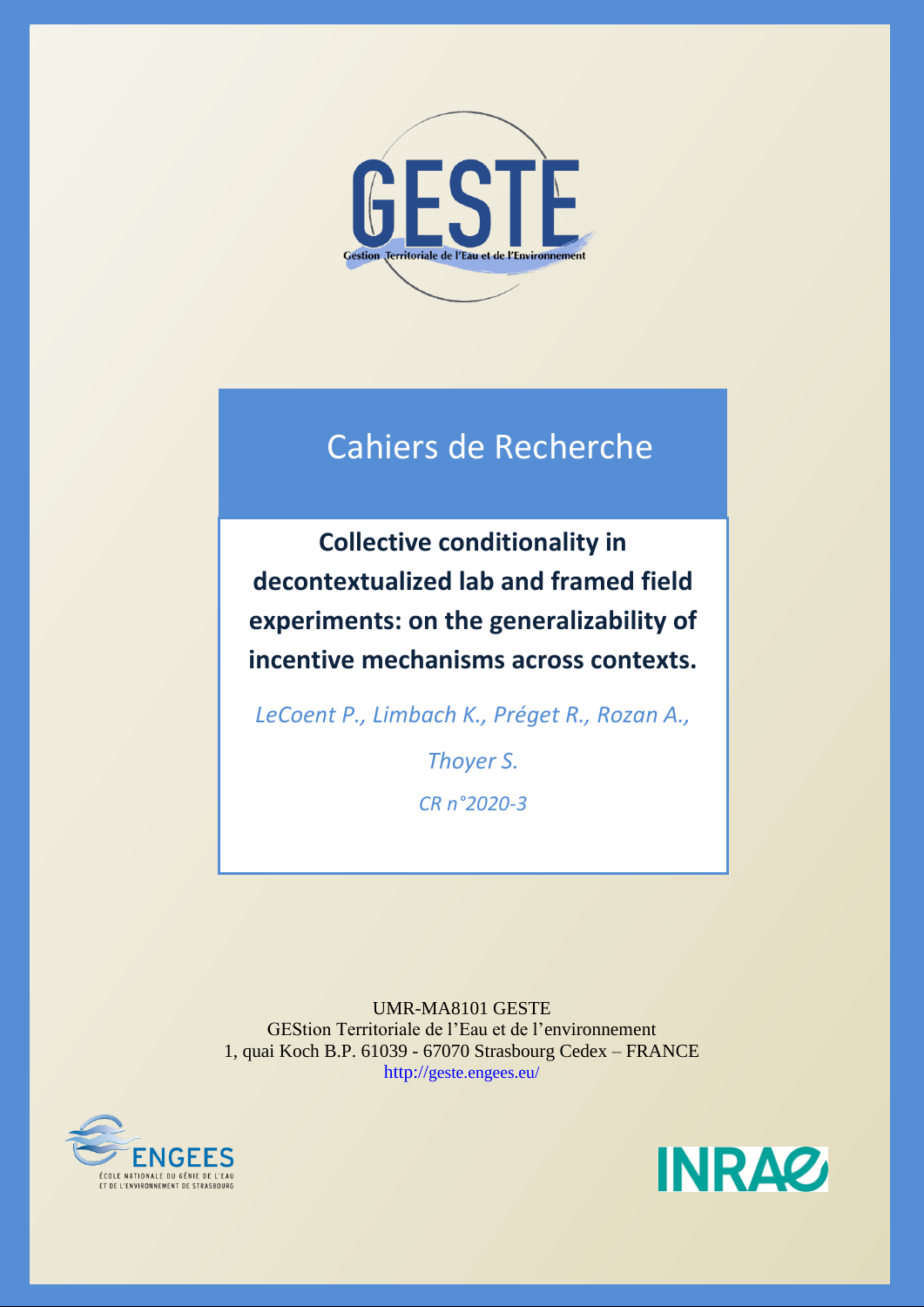### **Collective conditionality in decontextualized lab and framed field experiments: on the generalizability of incentive mechanisms across contexts.**

LeCoent<sup>x</sup> P., Limbach<sup>1</sup> \* K., Préget<sup>x</sup> R., Rozan<sup>1</sup> \* A., Thover<sup>x</sup> S.

#### **Abstract**

Individual subsidy payments that are conditional on a collective threshold is reached could provide a viable resolution to the limited and scattered adoption of agri-environmental contracts aiming at attaining environmental quality targets. Hesitations to apply collectively conditional incentives result in a lack of data, especially from the field, concerning their effectiveness. Based on a threshold public good game (TPGG, Croson & Marks, 2000), two treatments are studied. First, an unconditional subsidy is provided for every unit of the initial endowment contributed to the public good (treatment US). Second, a conditional subsidy is provided proportional to individual contributions only if the group threshold is reached (treatment CS). Two experiments are conducted: one examines the standard decontextualized TPGG in a strictly controlled laboratory environment, and one studies a contextualized TPGG by means of a framed field experiment (Harrison & List, 2004) directly applied to the target population that is naturally immersed in the evoked context. In the lab setting, both subsidy schemes elicit higher average cooperation rates than does the control. In the framed field setting, average contribution rates are sustained well above the threshold and, across all periods, are strictly exceeding those observed in the decontextualized lab experiment. Similar to the findings of Stoop, Noussair & van Soest (2011) farmers seem to cooperate even better than do students, apparently independent of the subsidy scheme applied.

**Keywords**: agri-environmental contracts, public goods, threshold effects, experimental economics, field experiments.

#### **JEL classifications: Q58, C92, C93.**

<sup>i</sup> Corresponding author: kristin.limbach@engees.unistra.fr ENGEES, UMR GESTE, 1 Quai Koch BP 61039, 67000 Strasbourg, FRANCE.

<sup>\*</sup> Université de Strasbourg, F-67000 Strasbourg, France

**<sup>˟</sup>** CEE-M, Univ. Montpellier, CNRS, INRA, SupAgro, Montpellier, France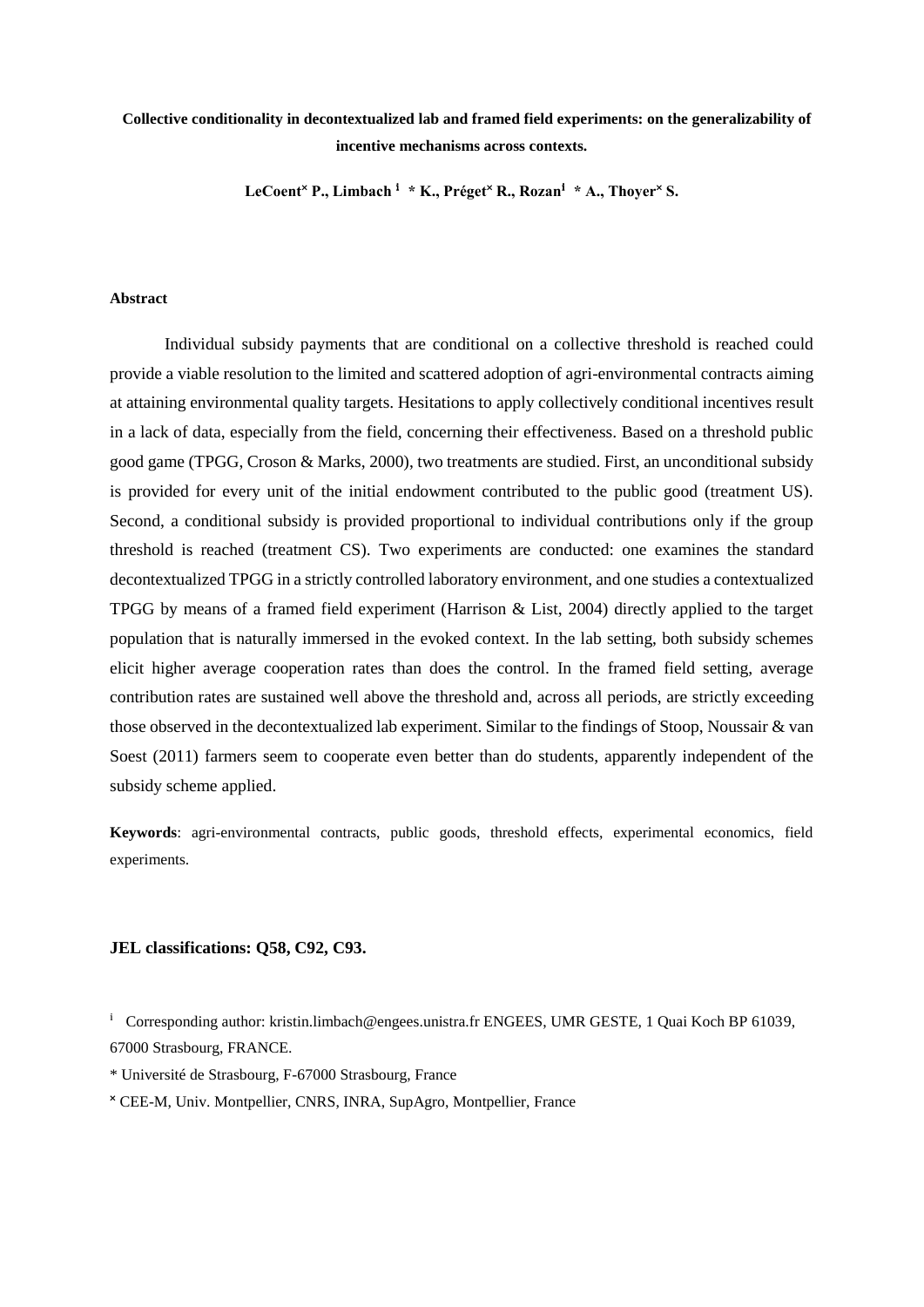#### **INTRODUCTION**

The attainment of environmental threshold goods (e.g. improvement of ground water quality) imposes collective efforts on geographically defined communities. Traditional agri-environmental schemes (AES) require individual commitment while neglecting the collective threshold inherent in environmental targets as outlined in the European Common Agricultural Policy. Unsurprisingly, limited and scattered adoption of contracts shows inefficient and unsuccessful in attaining environmental quality targets. Conditional subsidies have been largely avoided in common agricultural policy due to missing data, particularly from the field, on the effectiveness of such collective incentives. Clear evidence on the practical viability of this incentive mechanism is therefore needed.

The context of AES for the attainment of environmental threshold goods is transposed into an economic experiment based on a threshold public good game (TPGG, Croson & Marks, 2000). Collective conditionality imposes a contribution threshold at group level upon which the production of the public good depends. In a TPGG, the provision point mechanism is triggered only once the aggregate of individual contributions to the public good attains or exceeds a pre-set minimum threshold value. An initial decontextualized lab experiment provides data from university students in Southern France (Le Coent, Préget & Thoyer, 2014). The lab results show that the subsidy schemes elicit higher contributions to the public good than what is provided in absence of any subsidy. Both subsidy schemes show to be effective in incentivizing the attainment of the threshold, while there is no significant difference in contributions between the two treatments. Using data of all US and CS treatments conducted in the first sequence, the conditional subsidy schemes seems to be more efficient (ratio of average group contribution to average subsidy paid). Therefore, introducing collective conditionality on the payment of subsidies appears a promising tool for incentivizing the adoption of agricultural practices with threshold dependent positive environmental externalities. In order to prevent an overgeneralization (List, 2006) from the lab results to the AES application, this paper investigates what happens when the lab is moved to the field.

#### *Related Literature*

Do behavioral principles as discovered in the lab reproduce in the real world? Generalizability on behavior as discovered in economic experiments conducted in the decontextualized lab is defined as the reproduction of behavioral principles in contextualized field settings (List, 2006). In a review of tests on lab-field generalizability, Camerer (2011) stipulates that there is a shortfall in replicated evidence that reliably supports the absence of generalizability from empirical lab findings to field data. It is thus suggested that replication of empirics for closely matched lab-to-field settings should be assumed until this can be disproven with sufficient statistical power. However, depending on the research question, each setting has different advantages and drawbacks, a one-to-one replication of empirical findings from one context to another may not be ultimate goal. Rather, the inference from the data drawn out of any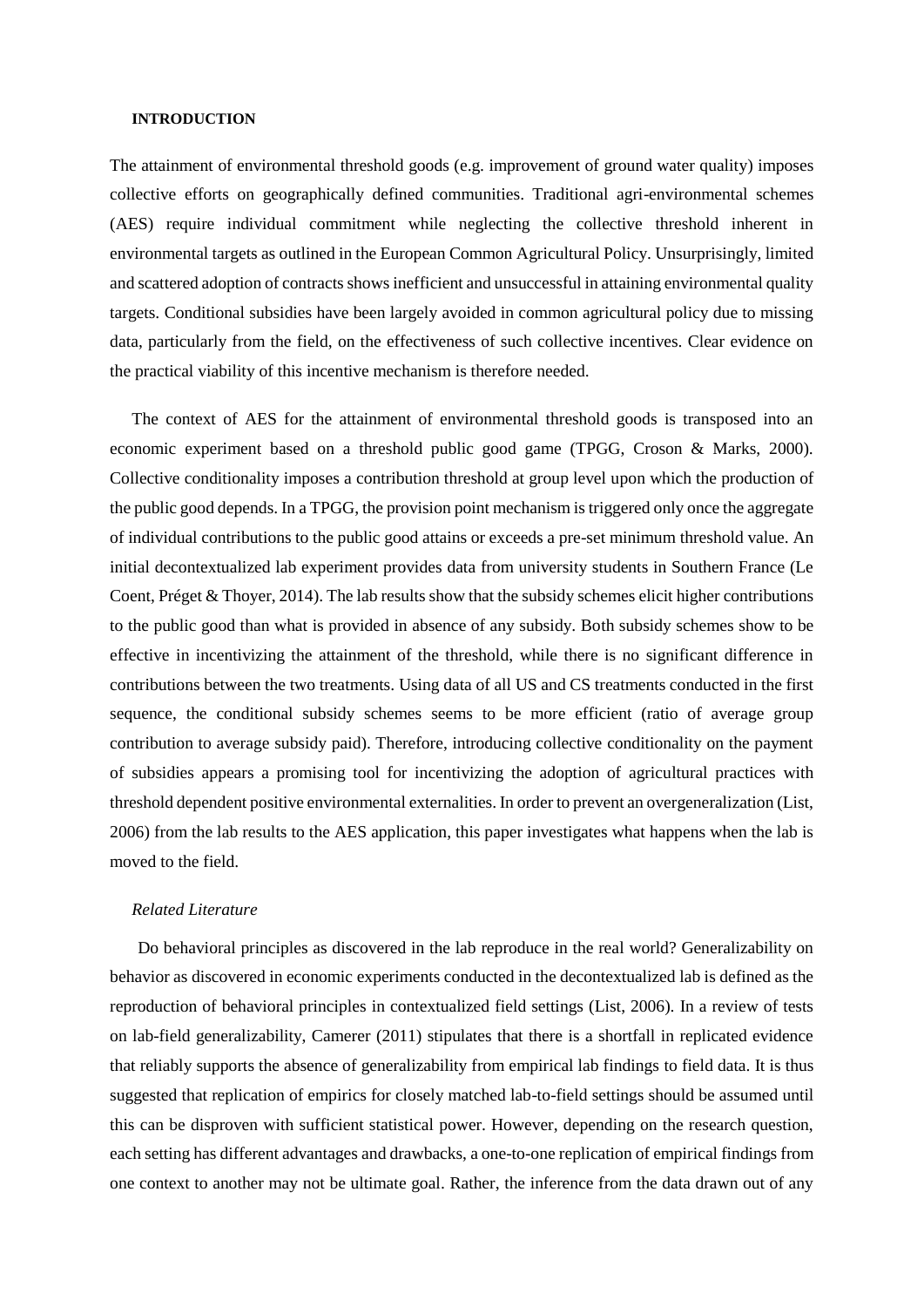experiment should always be regarded in its specific context, where data from several different contexts are likely to provide a better picture on the larger question than can be obtained from one experimental setting standing on its own (Levitt & List, 2007). A complementary approach together with a stepwise transition from lab to field or vice versa (List, 2006) can provide several benchmarks as to identify which elements to the design produce behavioral change and to which design elements responses show robust across settings.

Contrasting cooperative, competitive and neutral Prisoner's Dilemma settings, the tendency of participants in the neutral setting is to assume a cooperative frame by default (Engel and Rand). That is, the decisions made under the neutral frame resemble those in the cooperative setting, whereas the competitive frame significantly reduces cooperation relative to neutral  $(p=0.011)$ . Moreover, a 'clean' decontextualized setup may not exist (Engel and Rand, 2014). Participants implicitly project their own story onto 'neutrally' framed experiments. Thus, even carefully designed lab abstractions may produce behavioral patterns from projected frames that the experimenter has no control over. Findings on cooperation behavior from lab-field contrasts (as collected in Camerer, 2011) evoking different degrees of context seem to attest quite strong context dependencies for cooperation (cf. Engel and Rand, 2014; Benz and Meier, 2008; Stoop, Noussair and van Soest, 2010). To that extent a comparison between findings from several context settings may be a large advantage as to identify common mechanisms in decision making and enrich context specific inferences (Levitt and List, 2007). Policy recommendations drawn from field settings benefit from improved precision due to inference over multiple contexts and population segments. Vice versa, laboratory designs can benefit from the field analogy as to improve the precision to modelled incentive mechanisms and imposed decision constraints. The challenge clearly lies in the degree of comparability of conditions created in lab and field (Camerer, 2011). While several years of enrollment under an AES contract leave long periods of reflection between yearly decisions, the lab handles 20 decision rounds within 2 hours. Moreover, information asymmetries due to unknown threshold levels, efficient effort levels and real transaction costs and variation over group composition, may provoke dynamics over time that are left unaccounted for in a natural field setting (Dupraz, Latouche & Turpin, 2007) while they can be controlled for in the laboratory. Usually, exogenous dynamics are set as fixed, reducing the real world uncertainty and ambiguity factors to zero. Taking those effects into consideration, it seems only natural that variation across context produces results that are to a certain extent heterogenous due to the variety in control applied over confounding factors across experimental settings.

#### **METHODOLOGY**

List (2006) suggests to progress "slowly toward the environment of ultimate interest" in order to learn about the role of each experimental feature in producing the observed behavior. This study first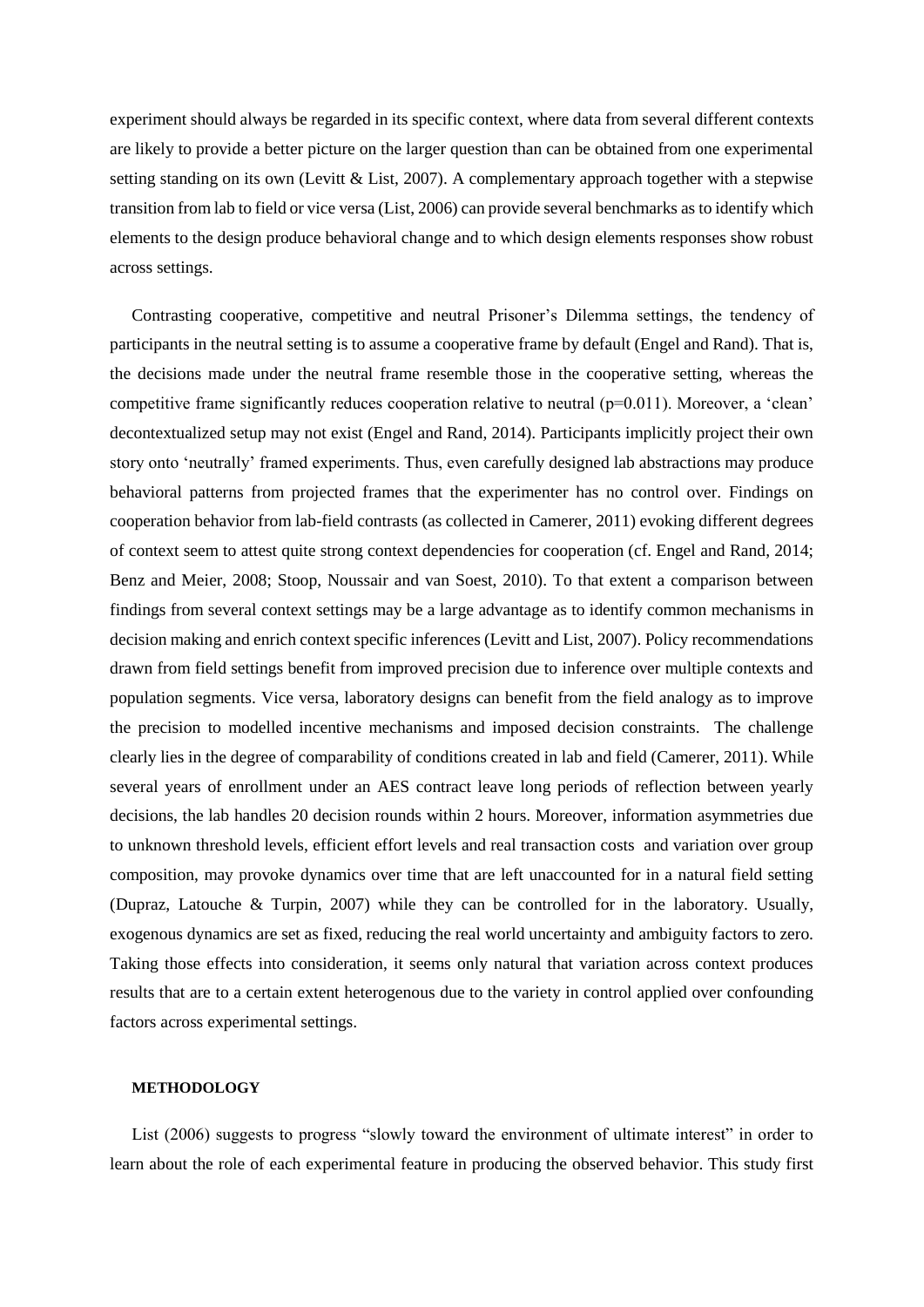translates the natural setting into the lab and then moves the lab setting back into the field. Hence, the lab serves as a methodological control for the applied treatments by abstracting from naturally-occurring confounds (List, 2006). The lab-in-field then frames the experiment by relying on an artefactual participant sample that is naturally immersed in the evoked context.

**Do subsidy schemes impact cooperation in collectively conditional scenarios differently depending on the context?** That is, do the empirics from the decontextualized lab experiment reproduce in a contextualized field setting?

#### *Hypotheses*

H1: *In a contextualized lab-in-field setting, based on the findings by Stoop, Noussair & van Soest (2010), cooperation is expected to be more pronounced than in the decontextualized lab.* 

H2: *Furthermore, the findings from the lab on the effectiveness of the conditional subsidy scheme are expected to be replicated in the field (cf. Camerer, 2011).*

#### *Treatments*

The experiment studies two variations of subsidy schemes, an unconditional and a conditional incentive. The interest lies in the variation of contributions between treatments, next to the standard control TPGG.

- **NS**, the control threshold public good game and thus *No Subsidy*;

- **US**, this treatment pays an *Unconditional Subsidy* to all contributors proportionally to their contribution independent of the outcome in terms of public good production;

- **CS**, this treatment pays a *Conditional Subsidy* scheme only if the threshold is reached by the group.

Groups comprise of 4 members. Each group represents a collective of famers whose exploitation touches upon the same ground water catchment area. Each participant  $i$  is endowed with 20 units representing an agricultural surface (i.e. 20 hectares) and must decide how many units to contribute  $(C_i)$ to a public account (i.e. to contract under the AES) which benefits all members of the group, but only if the collective threshold (i.e. minimum number of enrolled hectares per catchment zone) is reached. The threshold is set at 50% of the group's total endowment  $(0.5 \times 4 \times 20)$ . A linearly increasing production function as in Isaac et al. (1989) is assumed: the public good production function keeps increasing well beyond the provision point. A set of inefficient Nash equilibria are identified for group contributions below the threshold level, the efficient, and pareto dominating, Nash equilibrium is located exactly at threshold level and the pareto optimal holds for full contribution levels which maximizes overall payoff for all players. A relatively low marginal per capita return (MPCR =  $0.3$ ) reflects farmer's conventional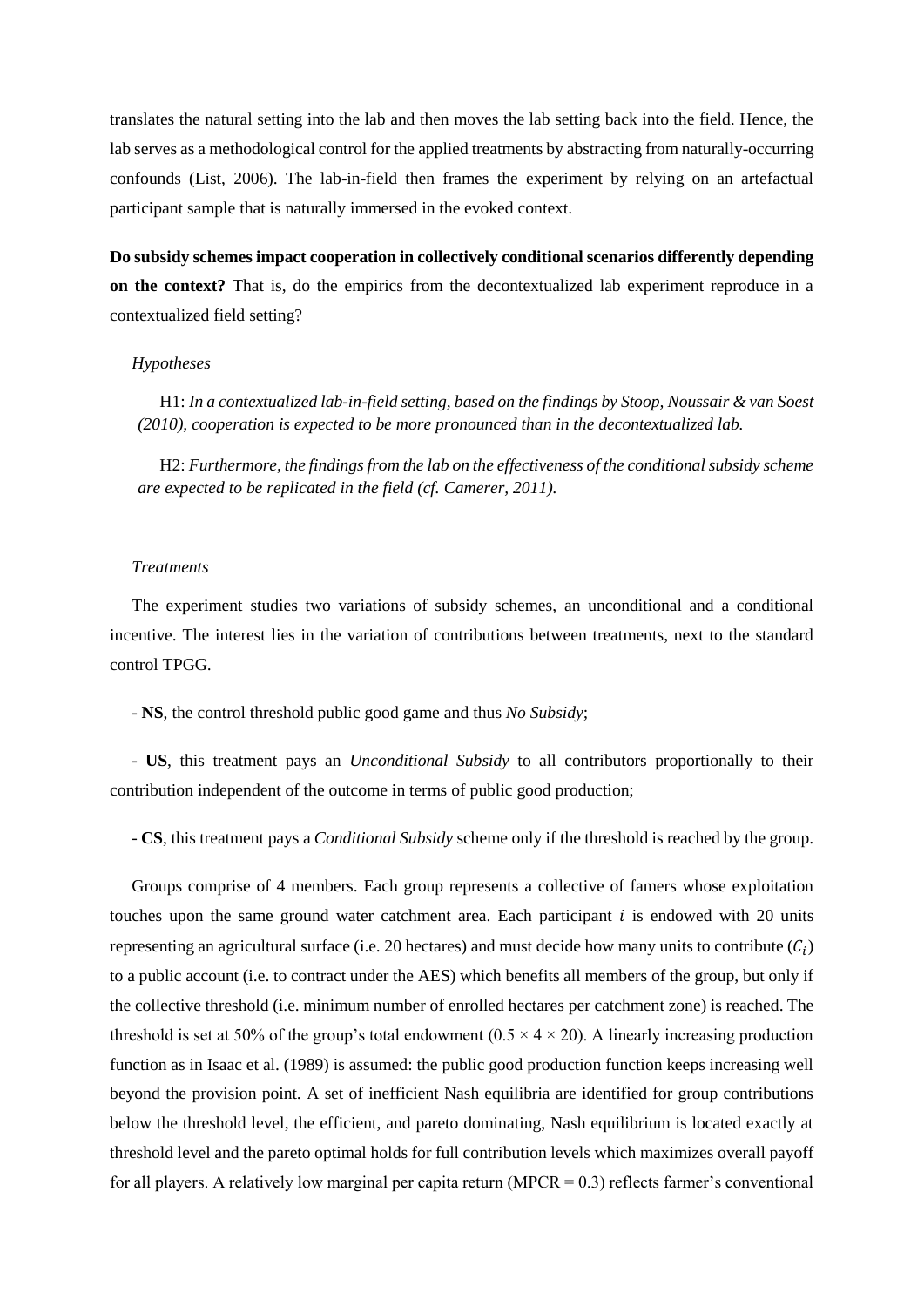perception of a rather low individual spillover from an improvement of environmental quality in return to changing their agricultural practices as outlined in the AES. This may become more intuitive when considering that any environmental improvement happens only gradually over the medium to long term. Farmers' investments in changing their agricultural practices, however, are immediate, so that delayed benefits are offset, at least in the short term, by relatively high transaction and investment costs and potentially lower or less profitable yields. For example, existing AES put in place for species protection run over a period of 5 years and require specific crop, rotation of farm land and adapted machinery to be put in place by farmers but show rather unstable effects on the recovery of the species.

No Subsidy (NS)

$$
\pi_i^{NS} = \{20 - C_i \qquad \qquad \text{if} \qquad \sum_{i=1}^4 C_i
$$
\n
$$
< 40 \, 20 - C_i + 0.3 \sum_{i=1}^4 C_i \qquad \qquad \text{if} \qquad \sum_{i=1}^4 C_i \ge 40
$$

Unconditional Subsidy (US)

$$
\pi_i^{US} = \{20 - 0.7C_i \qquad \qquad \text{if} \qquad \sum_{i=1}^4 C_i
$$
\n
$$
< 40\ 20 - 0.7C_i + 0.3 \sum_{i=1}^4 C_i \qquad \qquad \text{if} \qquad \sum_{i=1}^4 C_i \ge 40
$$

Conditional Subsidy (CS)

$$
\pi_i^{CS} = \{20 - C_i \quad if \sum_{i=1}^4 C_i
$$
  
< 40 20 - 0.7C<sub>i</sub> + 0.3  $\sum_{i=1}^4 C_i$  if  $\sum_{i=1}^4 C_i \ge 40$ 

This design attempts to replicate the real world context of AES in a stylized experimental setting and is summarized in table 1. The control NS represents a situation in absence of AES. The treatment US represents the traditional AES in which farmers receive an individual subsidy proportional to the agricultural surface enrolled in the scheme. The treatment CS represents the collectively conditional subsidy scheme, that grants an individual subsidy proportional to each farmer's agricultural surface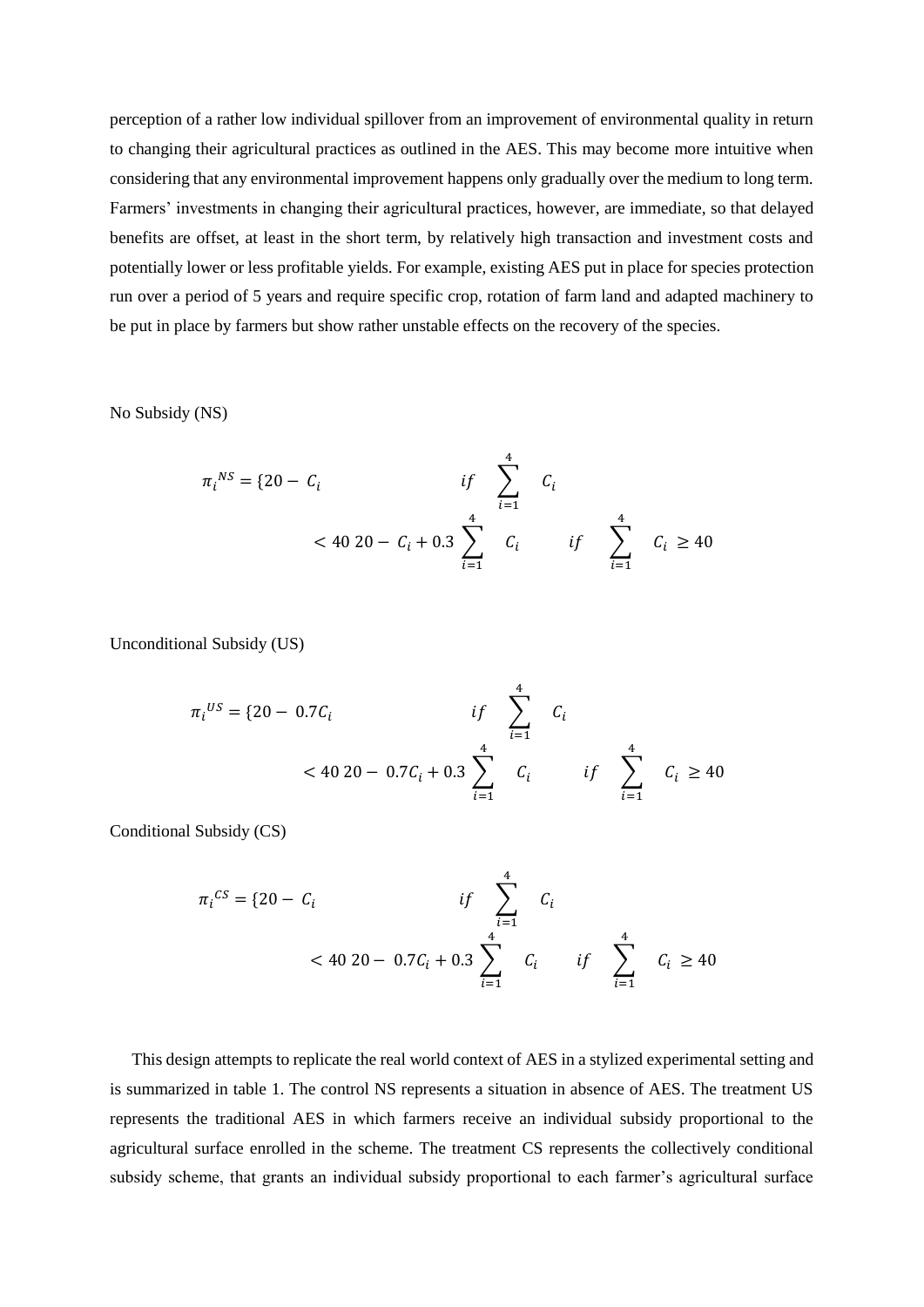enrolled in the scheme only if the aggregate contracted surface by the community meets or exceeds the threshold that is necessary to ensure an improvement in environmental quality, i.e. provision of the public good. It may appear strange at first sight that agricultural surface is represented as payoff relevant currency. Therefore, try thinking of it this way: by contracting hectares of agricultural surface the farmer incurs transaction costs that are exactly the same and additive for each hectare contracted. Now the subsidy payment reduces these transaction costs from 100% to 70% (and *not* the surface contracted). The return from the public goods account is to be referred to as the environmental externality, the positive spillover that each individual perceives from an improvement of environmental quality (e.g. less sick days, improved well-being, consumption of ground water perceived as more safe than before, etc.).

| Context                                                                                                                                                                                                      | <b>Transposition to the laboratory</b><br>(decontextualized)                                                                                                                                                              | <b>Transposition to the field</b><br>(contextualized)                                                                                                                                                                             |
|--------------------------------------------------------------------------------------------------------------------------------------------------------------------------------------------------------------|---------------------------------------------------------------------------------------------------------------------------------------------------------------------------------------------------------------------------|-----------------------------------------------------------------------------------------------------------------------------------------------------------------------------------------------------------------------------------|
| Threshold environmental public<br>good such as water quality or<br>biodiversity conservation                                                                                                                 | Generic version of threshold public<br>good                                                                                                                                                                               | Framed version of threshold public<br>good                                                                                                                                                                                        |
| Farmers                                                                                                                                                                                                      | Student as participants (University<br>of Montpellier, France)                                                                                                                                                            | Farmers as participants (Alsace<br>region, France)                                                                                                                                                                                |
| Cost related to the adoption of<br>pro-environmental agricultural<br>practices                                                                                                                               | Contribution to the public good in<br>tokens                                                                                                                                                                              | Contribution to the public good in<br>hectares                                                                                                                                                                                    |
| Absence of agri-environmental<br>scheme: voluntary adoption of<br>pro-environmental agricultural<br>practices in light of threshold<br>but without payment prospect                                          | Standard provision point<br>mechanism without individual<br>subsidy prospect (NS).                                                                                                                                        | Voluntary implementation of AES<br>without individual subsidy prospect<br>(NS).                                                                                                                                                   |
| Traditional agri-environmental<br>scheme: payment to each<br>farmer per ha enrolled<br>independent of other farmers'<br>enrollment rates with respect to<br>the collective threshold.                        | Subsidy proportional to individual<br>contribution: unconditional subsidy<br>scheme (US). The subsidy partially<br>covers the cost of contributions.                                                                      | Subsidy proportional to individual<br>contribution: unconditional subsidy<br>scheme (US). The subsidy partially<br>covers the cost of implementation of<br>AES.                                                                   |
| Agri-environmental scheme with<br>collective conditionality:<br>payment to each farmer per ha<br>enrolled provided the sum of ha<br>enrolled by all farmers is at least<br>equal to the collective threshold | Subsidy, proportional to individual<br>contribution, dependent on<br>collective attainment of threshold at<br>group level: conditional subsidy<br>scheme (CS). The subsidy partially<br>covers the cost of contributions. | Subsidy, proportional to individual<br>contribution, dependent on collective<br>attainment of threshold at group<br>level: conditional subsidy scheme<br>(CS). The subsidy partially covers the<br>cost of implementation of AES. |

**Table 1. Contextual transposition to lab and to field**

 $\mathbf{I}$ 

 $\overline{1}$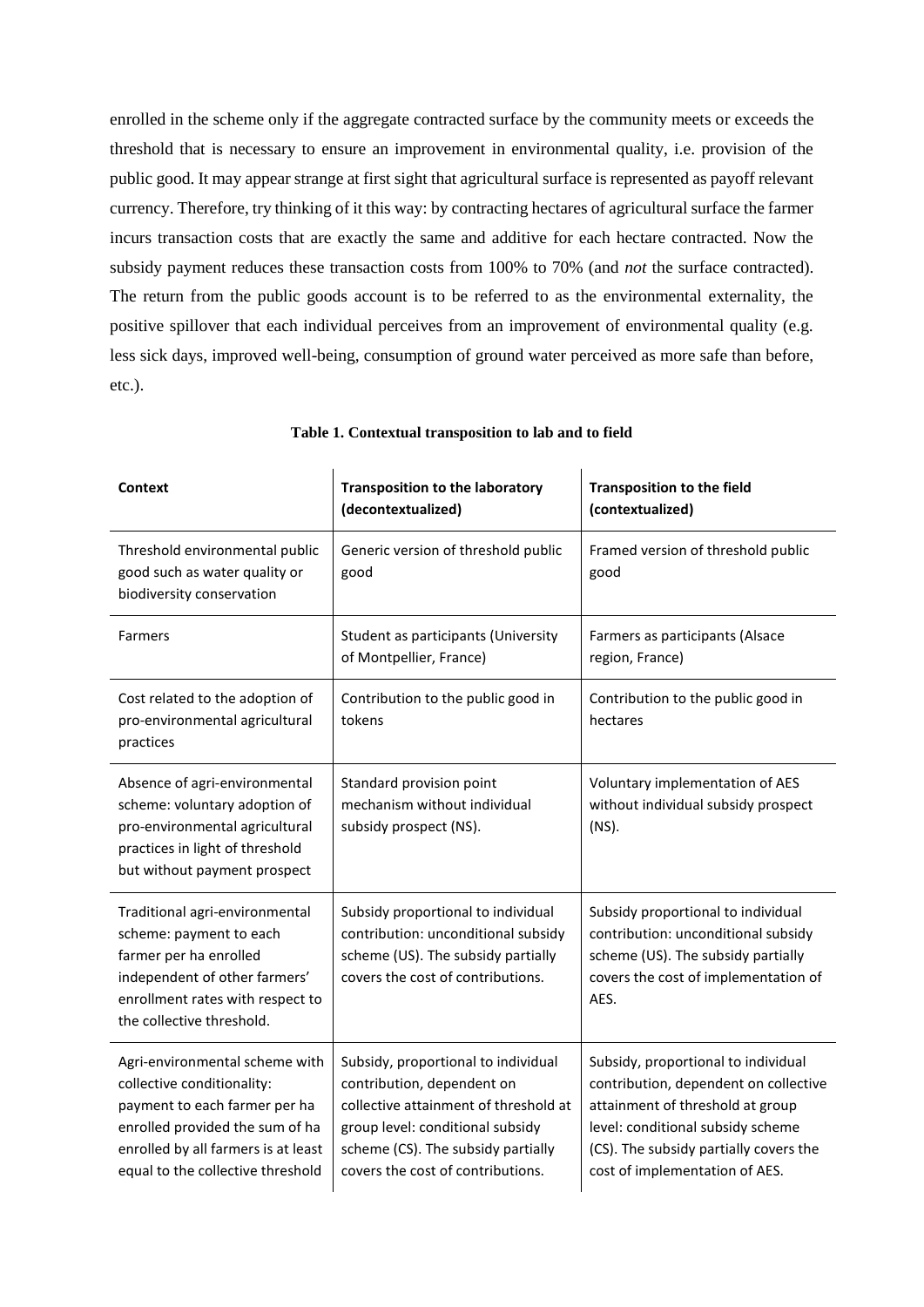| necessary for ensuring an    |  |
|------------------------------|--|
| improvement of environmental |  |
| quality.                     |  |

#### *Procedure*

Participants arriving to the sessions were seated individually and asked to restrain from communication throughout the experiment.

First, in order to control for risk preferences on individual contributions in the different treatments, a series of lottery combinations (adapted from Holt and Laury, 2010) is presented. Participants were informed that, at the end of the experiment, one of the games was randomly drawn and its inherent gamble would determine the earnings for this part of the experiment.

Second, groups of 4 participants each were created through random and anonymous composition, which was maintained throughout both of the following parts of the experiment, sequence 1 and sequence 2. Each sequence consisted of a threshold public good game over 10 periods. One treatment was applied per sequence. Each period, two choices had to be indicated per participant: the estimation of the other three group members' contribution (adapted from Fischbacher & Gächter, 2010) and the respective personal contribution to the public good. At the end of each period, feedback on the aggregate group contribution to the public account and on individual payoff was displayed to each participant. At the end of the 10 periods, the earnings for that sequence were displayed as an aggregate over all the periods of that sequence. Participants had been informed that, at the end of the experiment, one of the two sequences would be chosen at random for payment, in addition to the lottery outcome and the participation fee. Corresponding instructions were distributed separately at the beginning of each part (risk elicitation, sequence 1 and sequence 2). Sequence variations among the three treatments were run in all reverse order combinations of the "between-within" setting for the lab sessions and in the most pertinent combinations, i.e. the subsidy treatments, for the field sessions (table 2).

#### *Participants and earnings*

For the laboratory experiments, students were recruited in 2013 and 2014 via ORSEE (Greiner, 2004) and all of the experimental sessions were conducted at the Laboratoire d'Economie Expérimentale de Montpellier (LEEM). The sessions lasted a maximum of 2 hours and the average earning was 15.90 $\epsilon$ with a standard deviation of  $3\epsilon$ . In addition, a show-up fee was provided comprising of  $2\epsilon$  for students of the same campus the experiment was carried out at and of  $66$  for students from a different campus.

For the field experiments, farmers were invited via telephone and e-mail to participate in sessions at three different locations in the French region of Alsace, according to a least distance criterion given their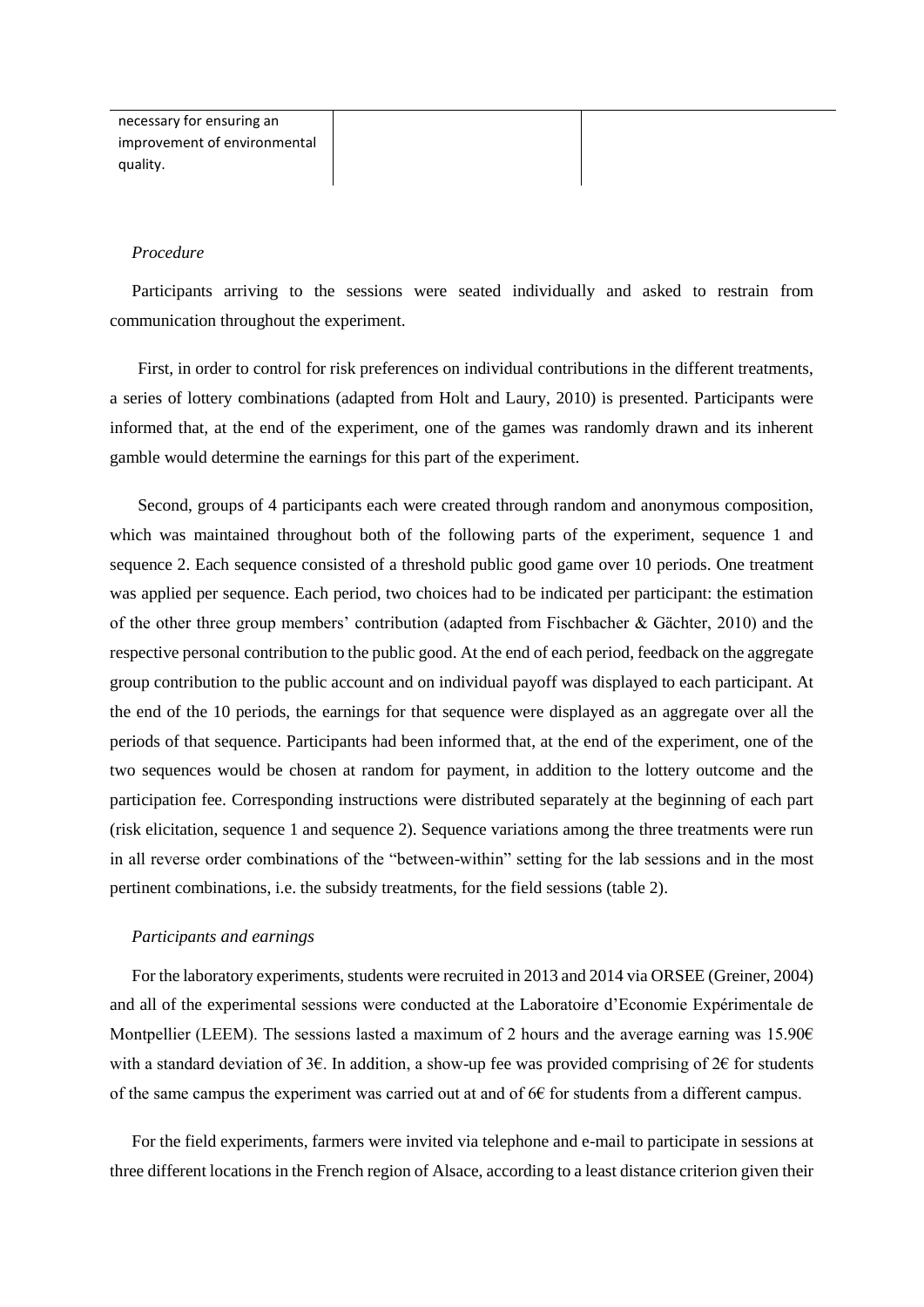postal address. Contact data had been obtained in 2012 from INSEE (Institut national de la statistique et des études économiques) of which around 350 addresses had been contacted. Facilities were provided by the regional agriculture association (Chambre d'Agriculture d'Alsace) and composed of individual desks (one per participant) each supplied with an iPad from the mobile laboratory of the Laboratoire d'Economie Expérimentale de Strasbourg (LEES). The sessions lasted a maximum of 2 hours and the average earning was 16.38€ with a standard deviation of 2.34€ in addition to the show-up fee of 20€.

#### **FINDINGS**

Generally, field group averages show higher contributions rates as compared to the lab (Figure 1). While average group contribution rates in the laboratory evolve slightly above the threshold for about the first 2/3 of each sequence, they decline well below threshold in the very last periods of the sequence.

In the field setting, average group contributions are always above threshold (around 70% of endowment), apart from one group in CS-US treatment that is not cooperating effectively and draws down the average for that treatment.





**Figure 1. Laboratory (l) and Field (f) experiment average contributions at group level (n=4) per treatment sequence.**

Compared to students, farmers indicate more optimistic beliefs over their group members' intentions to cooperate (table 2). The observed difference may be attributed to more perfect stranger matching in the lab. Within either lab or field, however, average reported beliefs over other group members' contributions do not differ significantly between treatments.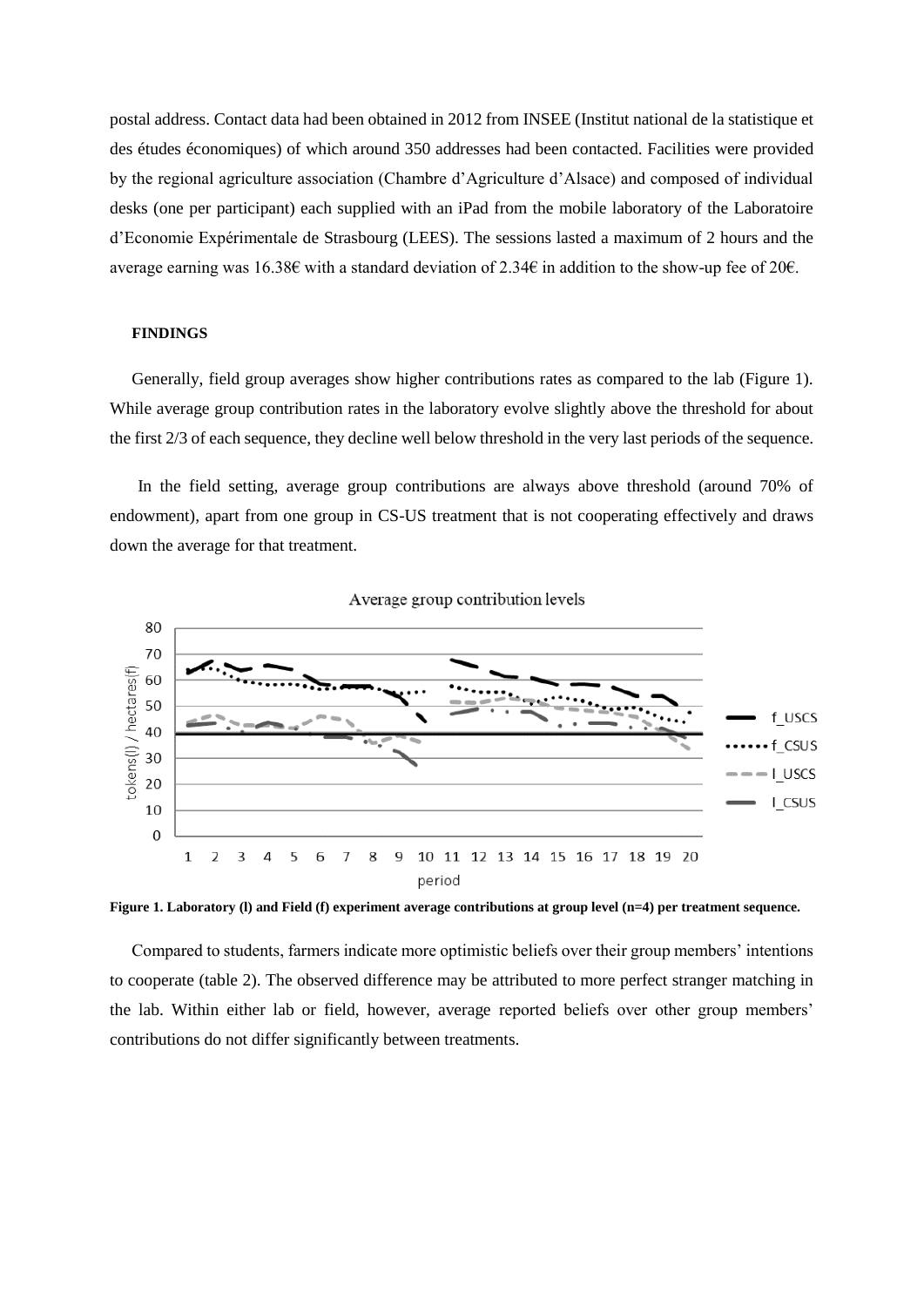#### **Table 2. Average contribution rates and beliefs by treatment in lab and field.**

| <b>Treat</b><br>ment | contribution $(\% )$ | Average group  | others contribution (%) | Average stated belief over | Number of<br>participants | <b>Number</b><br>of groups |
|----------------------|----------------------|----------------|-------------------------|----------------------------|---------------------------|----------------------------|
| Sequen<br>ce         | 1                    | $\overline{2}$ | $\mathbf{1}$            | $\overline{c}$             | n                         | N                          |
| US-CS                | 41,84                | 47,29          | 32,57                   | 36,74                      | 28                        | 7                          |
| $CS$ -US             | 38,01                | 44,18          | 30,89                   | 34,58                      | 32                        | 8                          |
| NS-US                | 25,96                | 41,12          | 23,55                   | 32,25                      | 40                        | 10                         |
| NS-CS                | 29,58                | 53,66          | 26,16                   | 41,01                      | 40                        | 10                         |
| US-NS                | 41,46                | 28,42          | 32,73                   | 22,95                      | 40                        | 10                         |
| CS-NS                | 45,20                | 18,69          | 38,14                   | 17,10                      | 40                        | 10                         |
| Lab                  | 37,01                | 38,89          | 30,67                   | 30,77                      | 220                       | 55                         |
| US-CS                | 59,56                | 58,53          | 42,12                   | 41,85                      | 12                        | 3                          |
| $CS$ -US             | 62,37                | 53,03          | 46,93                   | 41,73                      | 12                        | 3                          |
| NS-CS                | 71,70                | 65,30          | 48,98                   | 49,13                      | 4                         | $\mathbf{1}$               |
| Field                | 64,54                | 58,95          | 46,01                   | 44,24                      | 28                        | 7                          |

Contribution rates in percent (%) of total endowment

#### *Non-Parametrics*

Similar to Stoop et al.'s cooperation contrast between fishermen and students (6) Alsacian farmers seem to be consistently more prosocial than students. Averaging over all groups and periods per treatment of the first sequence (periods 1-10), this different between settings shows highly significant (WMW,  $p < 0.001$ ) While in the second sequence the lab-field gap remains pronounced for the US treatment (WMW,  $p < 0.05$ ), this difference is not significant any more for the CS treatment groups (periods 11-20). Table 3 summarizes the non-parametric results.

Within the lab setting, average group contributions between the two subsidy treatments show significantly different in the second sequence (WMW,  $p<0,1$ ) but not in the first sequence. However, consistently throughout both sequences, the two treatments do show significantly higher contribution rates than do groups in the baseline without subsidy (WMW,  $p<0,01$ ).

Within the field setting, average group contributions between the two subsidy treatments show significantly different in the second sequence (WMW,  $p<0,05$ ) but not in the first sequence. Based on the preliminary field data, the collectively conditional subsidy shows to be more efficient than the unconditional subsidy, which is congruent to efficiency findings from the lab. Moreover, while in the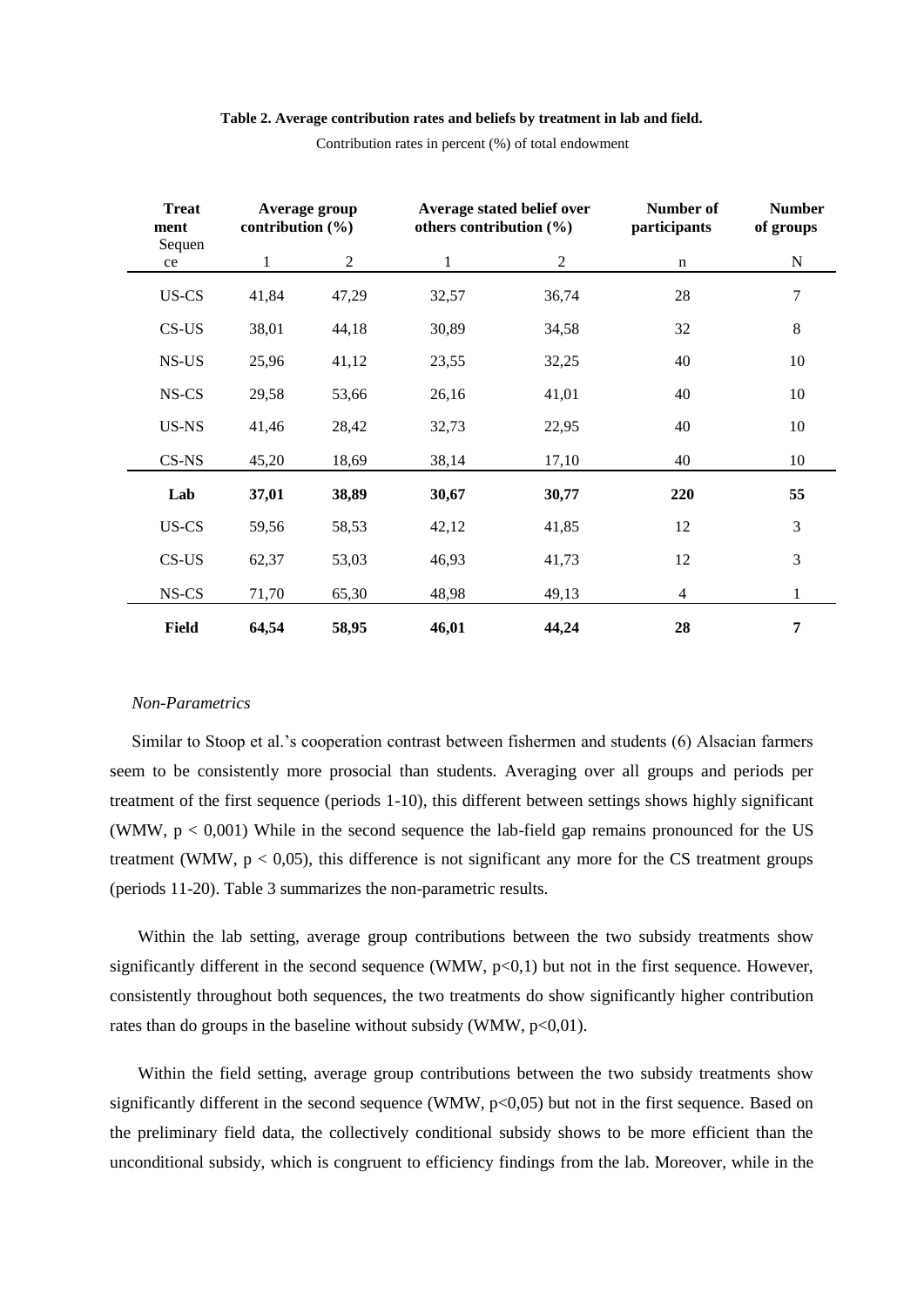first sequence (periods 1-10) differences among lab and field group averages are very pronounced (WMW,  $p<0.01$ ), the difference for the US treatment groups in the second sequence (periods 11-20) is not significant any more. Thus, this convergence in collaboration behavior over time may be a signal for learning and moderation effects to occur in lab and field alike.

Lab group averages indicate strong free riding in the last periods of each sequence whereas lab-infield participants (farmers) on average sustain cooperation levels above threshold. The observed difference may be attributed to more perfect stranger matching in the lab.

**Table 3a. Non-parametric comparison of average contribution rates at group level by sequence across all treatments in lab and field Sequence 1.**

|                |       | Average group contribution (%) WMW |               |               |  |
|----------------|-------|------------------------------------|---------------|---------------|--|
| <b>Treatme</b> | Group | test                               |               |               |  |
| nt             | S     | Sequence 1                         |               |               |  |
| Lab            | N     | <b>US</b>                          | <b>CS</b>     | <b>NS</b>     |  |
| US             | 7     |                                    |               |               |  |
| <b>CS</b>      | 8     |                                    |               |               |  |
| <b>NS</b>      | 10    | $US > NS***$                       | $C$ S>NS***   |               |  |
| <b>Field</b>   |       |                                    |               |               |  |
| US             | 3     |                                    |               |               |  |
| <b>CS</b>      | 3     |                                    |               |               |  |
| Field vs. Lab  |       |                                    |               |               |  |
| US             |       | $f > l***$                         | $f > l^{***}$ | $f > l^{***}$ |  |
| CS             |       | $f >$  ***                         | $f >$  ***    | $f >$  ***    |  |

**Table 3b. Non-parametric comparison of average contribution rates at group level by sequence across all treatments in lab and field Sequence 2.**

| <b>Treatment</b> | Groups | Sequence 2   |                      |               |  |
|------------------|--------|--------------|----------------------|---------------|--|
| Lab              | N      | <b>US</b>    | <b>CS</b>            | <b>NS</b>     |  |
| US               | 8      |              | $CS > US^*$          |               |  |
| <b>CS</b>        | 17     |              |                      |               |  |
| <b>NS</b>        |        | $US > NS***$ | $C5 > NS***$         |               |  |
| <b>Field</b>     |        |              |                      |               |  |
| US               | 3      |              | $CS > US**$          |               |  |
| CS               | 3      |              |                      |               |  |
| Field vs. Lab    |        |              |                      |               |  |
| <b>US</b>        |        | --           |                      | $f > l^{***}$ |  |
| CS               |        | $f >$  ***   | $f >$ <sup>***</sup> | $f >$  ***    |  |

#### **Average group contribution (%) WMW test**

*Panel Regression & Average Treatment Effect*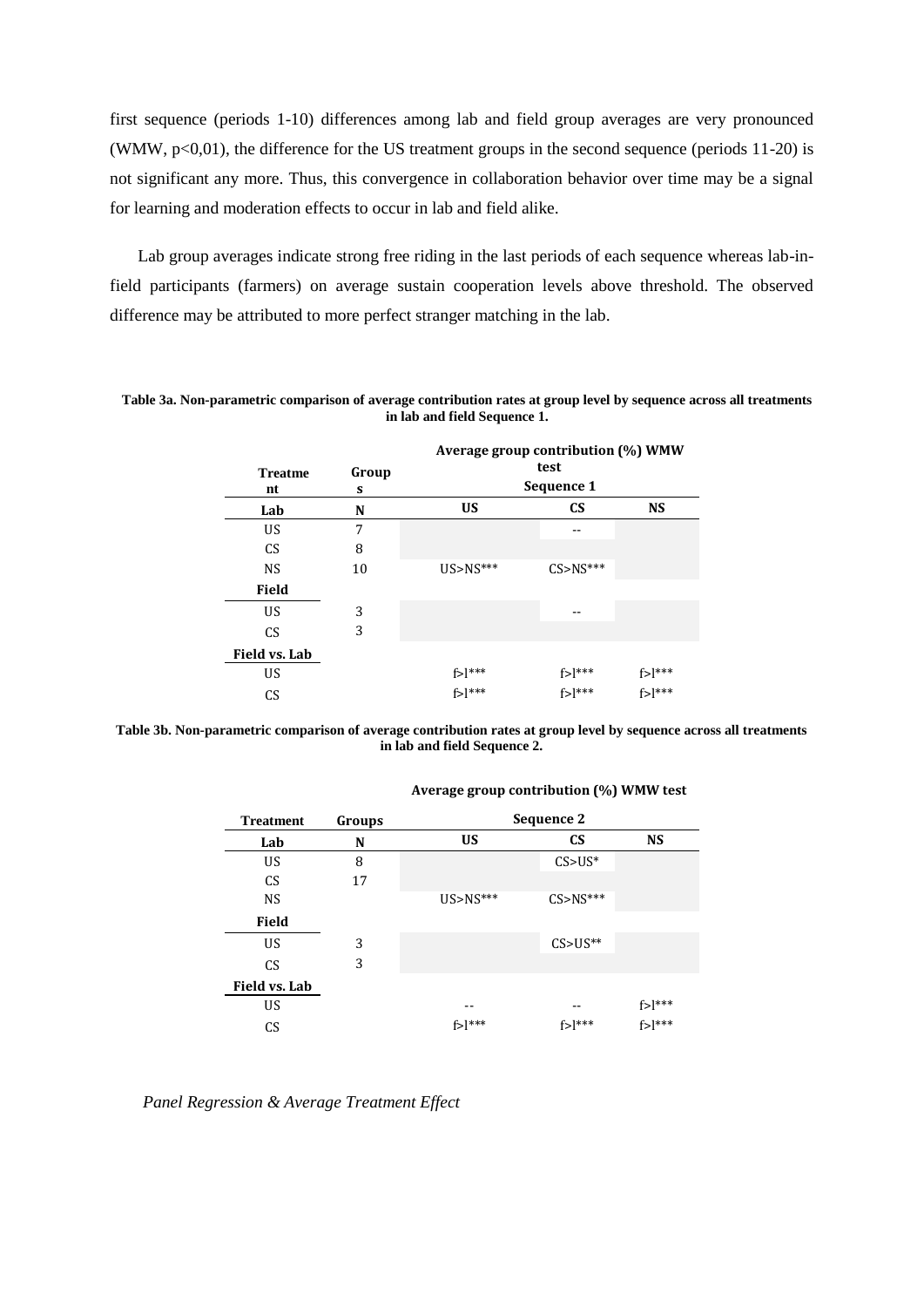In order to arrive at a conclusion of the causal relationship between treatment and results, the average treatment effect (ATE) has to be defined. The ATE is the expected causal effect of the treatment on the outcome for a randomly chosen unit *i* from the relevant population (Ferraro & Miranda, 2014).

Defining  $\mu_0$  and  $\mu_1$  as the two regression functions for the potential outcomes defined as  $\mu_0(x)$  =  $E[Y_{it}^0 | X_i = x]$  and  $\mu_1(x) = E[Y_{it}^1 | X_i = x]$ , where  $Y_{it}^0$  denotes the control outcome and  $Y_{it}^1$  the treatment outcome, E[.] denotes the expectation operator. Then, by definition, the average treatment effect conditional on observable variables x is given by  $\mu_1(x) - \mu_0(x)$  so that:  $ATE = E[Y_{it}^1 - Y_{it}^0] =$  $E[Y_{it}^1] - E[Y_{it}^0].$ 

The time subscript is suppressed for  $X_i$  as one principal assumption under an estimation of the average treatment effect is that any systematic differences between treated and untreated units are captured only by time-invariant characteristics (Ferraro & Miranda, 2014). Given the dynamic setting of the 10 period TPGG, previous period's contribution and feedback over others' contribution can clearly affect contributions of the subsequent period. Hence, the control variables that are time invariant are used to explain for differences among the treatment groups. By including dummies for the field setting, risk aversion and order effects (i.e. sequence) as controls, these  $X_i$  are eliminated as rival explanations in the relationship between the treatment T and the outcome in contribution  $Y_{it}$ .

In order to justify OLS regression (Imbens & Wooldridge, 2009) the assumptions of linearity in combination with unconfoundedness must hold. First, the linearity assumption of T on Y given covariates, predicts that the outcome in contributions to the public good is directly related to the treatment applied. In order to assess the pure treatment effect, this assumption is critical. By providing a setting for the field experiment that resembles controlled laboratory conditions, the lab-in-field setting is ideal for isolating the treatment effect from other potentially intervening effects.

Second, the unconfoundedness assumption, requires that conditional on observed covariates there are no unobserved factors that are associated with both the assignment and the potential outcomes. This is controversial: beyond the observed covariates there are no (unobserved) characteristics of the individual associated both with the potential outcomes and the treatment. Unconfoundedness is equivalent to independence of the error term and of the treatment, conditional on covariates. The sample implies a confounding factor that remains stable throughout the time of the experiment: farmers that are present in the same session come from the same region and some of them already knew each other. This factor is assumed to influence their behavior in general but should not be interfering with any of the treatments in particular. Therefore, the geographic proximity of participants is not an underlying cause for inter-period variation so that the treatment effect is not likely to be influenced by this stable condition.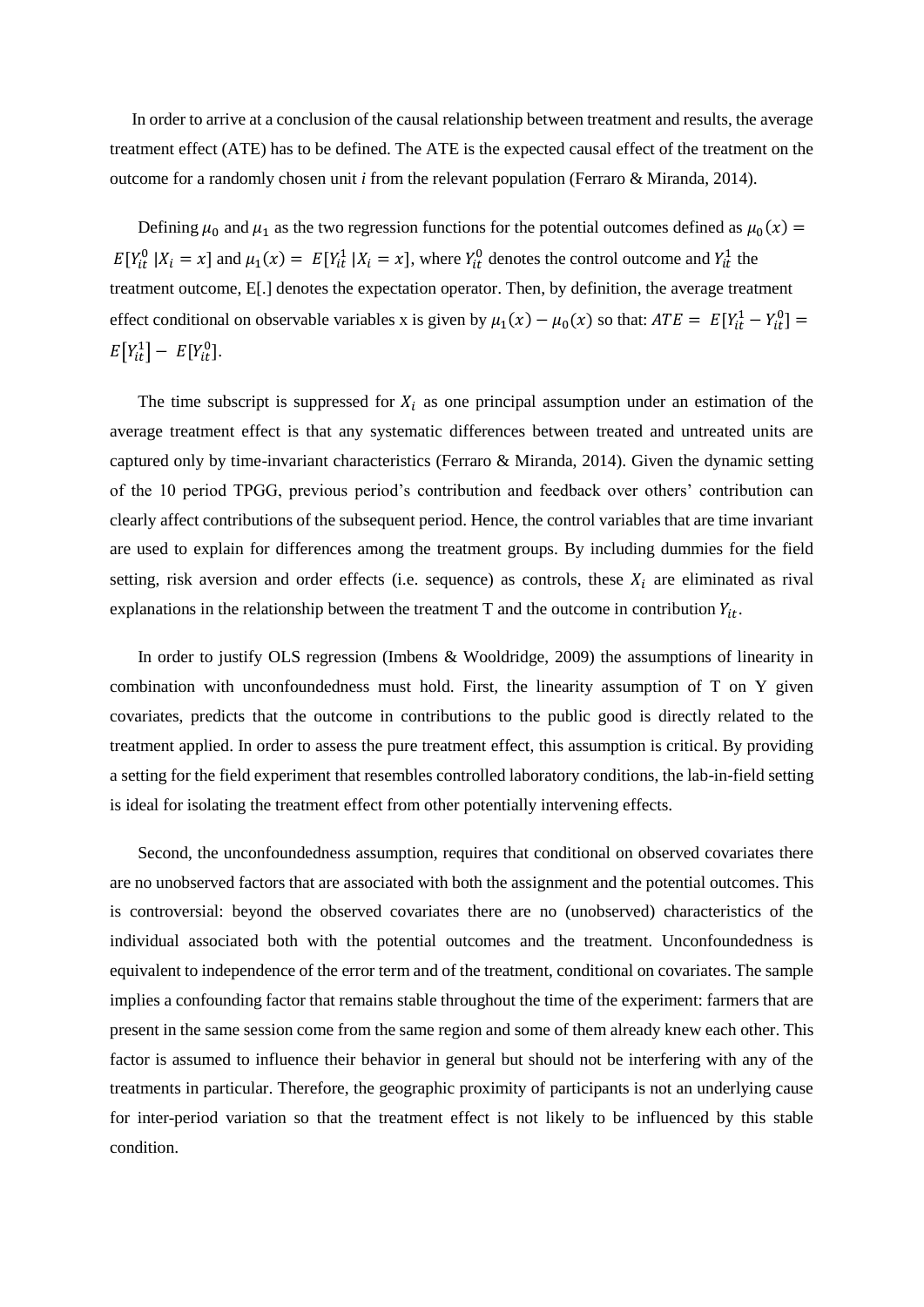Third, the independence assumption refers to the same underlying distribution that participants in the various treatments are drawn from. It can be described as distribution overlap among the treatment groups: the support of the conditional distribution of  $X_i$ , given T = 0 overlaps completely with that of the conditional distribution of  $X_i$ , given T = 1. The regression estimator for the ATT assumes that, across each time step, the expected trends of treatment and comparison groups are the same in the absence of the treatment. That is, had there not been treatment variation to the TPGG, all groups in all experimental sessions would be expected to show more or less the same choice pattern on average.

In order to assess the causal effect on a participant assigned to a specific treatment group the average treatment effect on the treated (ATT) is modeled conditional on exposure to treatment (T). The ATT will not equal the ATE if the units exposed to a treatment respond differently to the treatment than the untreated units would respond had they been treated (i.e., heterogeneous responses). Thus, whether a sample selection persists among the farmers has to be verified. Given that each of the three experimental session was conducted in a region geographically distinct from the other two regions, heterogeneity may exist to the extent that crops and thus agricultural practices vary by region. One of the samples had more wine growers, for instance, whereas some participants had experience with organic farming practices. With more data from additional participants it should be possible to control for those individual specific characteristics in the regression analysis. Moreover, this study is conducted on a sample drawn from an artefactual population so that outcomes rest specific to the underlying population characteristics.

Adding a time subscript, t, and by making the additional assumption that treatment effects and time effects are constant, the treatment effect on treated participants is estimated using the ATT, usually defined as:  $ATT = E[Y_{it}^1 - Y_{it}^0 \mid T]$ . The pairwise combination of treatments from the field experiment does not allow for an extrapolation of expected treatment effects over subjects in a field control group. However, the lab control group remains the benchmark of the regression model for all other treatment variations. Rather, this pairwise combination allows for within-subject comparisons of treatment effects from two distinct treatments. So that  $ATT^1 = E[Y_{it}^1 - Y_{it}^0 \mid T = 2]$  and  $ATT^2 =$  $E[Y_{it}^2 - Y_{it}^0 \mid T = 2]$  can be estimated for the same set of i.

Based on the assumptions about the process by which the participants were exposed to the treatment, this model provides an unbiased estimator for the ATT. It should be noted that due to the small sample size, results from the field experiment can be interpreted as initial directions for potential effects of a fully scaled study.

The random effects (RE) estimator yields a weighted average of the between and within estimates. Contrary to the FE model, the time invariant effects are not eliminated and individual-specific effects that are not explicitly controlled for rest in the error term. That is, differences among individuals are considered random (instead if fixed and estimateable) and are accounted for by the individual-specific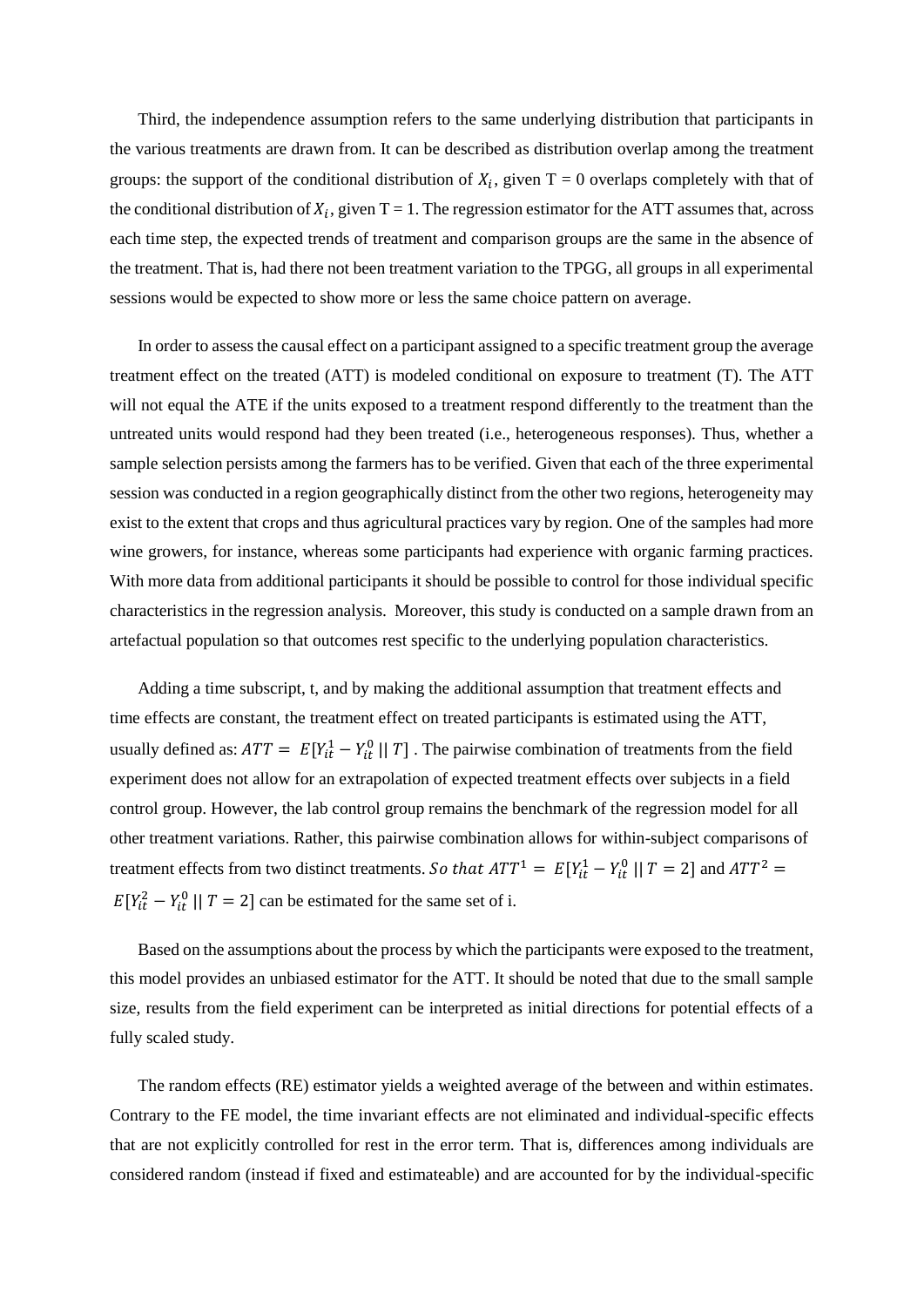component of the error term,  $\vartheta_i$ . For this reason, the RE estimation is chosen over the usually more consistent FE estimator: the time-invariant treatment and field dummies would disappear in an FE estimation. Table 5 summarizes the regression results. However, the RE estimates are consistent only if the individual effect *i* is uncorrelated to the explanatory variables.

Model 1 of the random effects panel regression has individual contributions as its dependent variable. The explanatory variables (summarized in table 4) comprise of previous period's group contribution (first lag, discrete) and the individual's belief over others' contributions in the upcoming period (discrete) as well as several control variables including a field dummy, a sequence dummy, two treatment dummies (keeping the NS treatment as the baseline), a period variable (discrete), and a risk aversion dummy. Error terms account for time and individual specific random effects. Individual observations are clustered by group and the model is specified as follows:

$$
Contr_{it} = \alpha_0 + \alpha_1 SumC_{i,t-1} + \alpha_2 field_i + \alpha_3 seq_i
$$
  
+  $\alpha_4 US_i + \alpha_5 seq * US_i$   
+  $\alpha_6 CS_i + \alpha_7 seq * CS_i$   
+  $\alpha_8 per_{it} + \alpha_9 seq * per_{it}$   
+  $\alpha_{10} belief_{it} + \alpha_{11} RA_i + \gamma_i + \varepsilon_{it}$ 

For model 3 the dependent variable is the sum of group contributions and the estimation is thus performed at group level. Model 2 and model 4 omit the interaction terms.

Regression coefficients show to be rather robust across the four OLS specifications. The lagged group contributions is highly significant and explains for a large part of the variance in each model irrespective of which controls are present. The belief over other group members' contributions in the upcoming period also shows to be an important predictor of individuals' choices for contribution to the group account, i.e. contracting under AES. The treatment dummies show persistently significant although heir coefficients vary slightly depending on covariates included in the estimation. The field dummy shows very significant for individual contributions and not significant anymore for group contributions. This intriguing result is fully attributable to the small sample size of the field experiment, leaving only 6x20 data points for the estimation with group contributions as the dependent variable. The period coefficient being negative and highly significant, which formally attest the decline in contribution levels over periods, in particular for the very last period of each sequence. On their own, the interaction terms do not come out well, however, the combined coefficient shows highly significant in a separate estimation (table 6). The sequence dummy shows to be somewhat significant and considering that, including the interaction terms, *sequence* is represented 4 times in the estimation and is thus attributed a large share of explanatory power. As can already be seen on the graph, treatments in the first sequence produce more pronounced differences in contribution levels between treatments whereas treatments in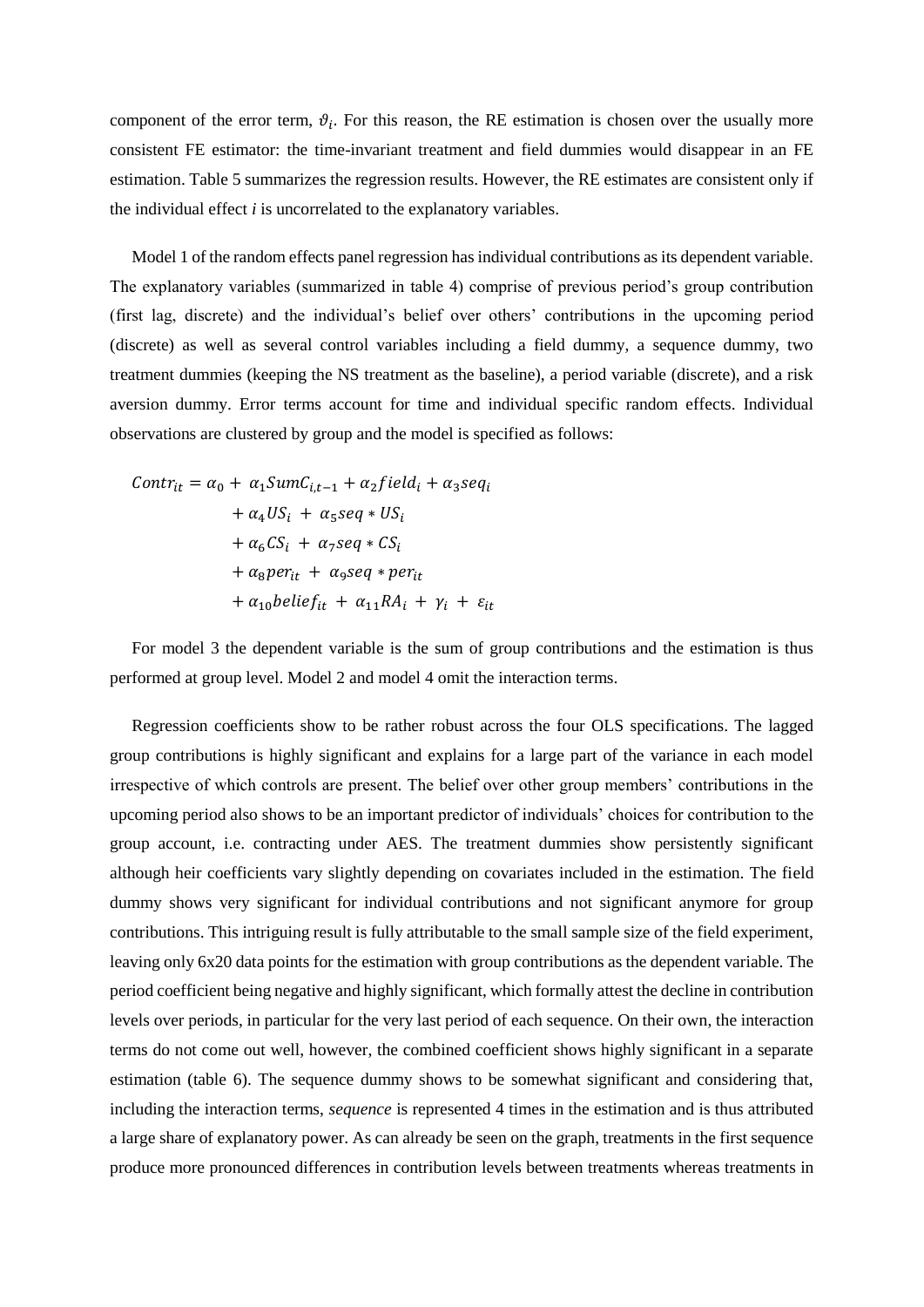the second sequence produce generally higher contribution levels within any treatment combination. Moreover, the second sequence CS treatment provokes group contributions that significantly exceed the second sequence US contributions as is confirmed by the pronounced coefficient for the seq\*CS interaction term at group level (coef.: 3.4, p<0.05).

| Variable       | Values | Interpretation   |  |
|----------------|--------|------------------|--|
| $Contr_{it}$   | 0:20   | $\mathcal{C}_i$  |  |
| $L. SumC_{it}$ | 0:80   | 4<br>$C_{i,t-1}$ |  |
| $field_i$      | 0;1    |                  |  |
| $seq_i$        | 0;1    | sequence $= 2$   |  |
| $US_i$         | 0;1    |                  |  |
| $CS_i$         | 0;1    |                  |  |
| $per_{it}$     | 0:10   |                  |  |
| $belief_{it}$  | 0:60   | $C_{i,t+1}$      |  |
| $RA_i$         | 0:1    | Risk averse      |  |

**Table 4. Interpretation of regression estimators.**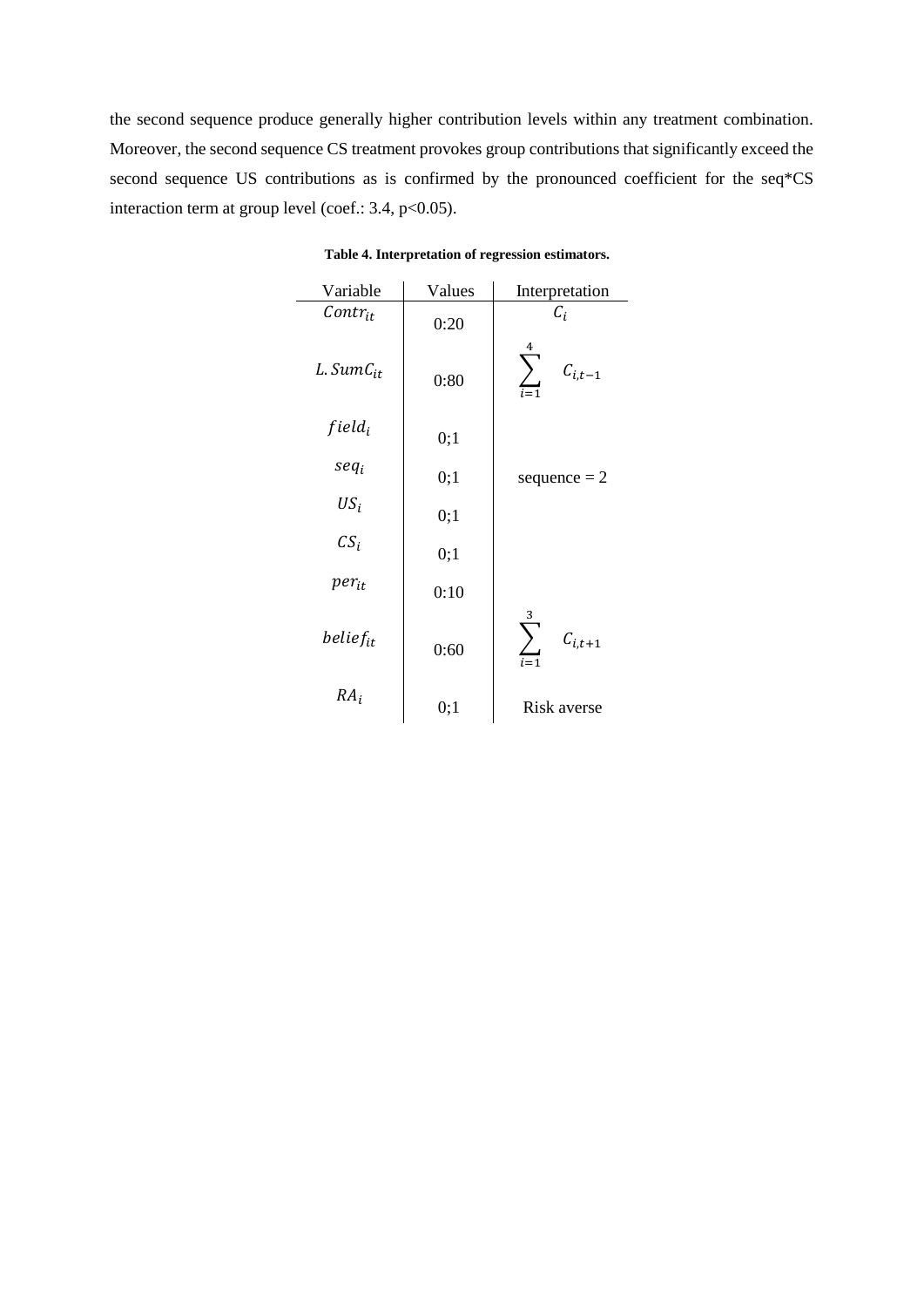|                 | (1)               | (2)                                              | (3)                  | (4)                |
|-----------------|-------------------|--------------------------------------------------|----------------------|--------------------|
|                 |                   | ContributionContribution                         | SumC                 | $_{\rm SumC}$      |
|                 | L.SumC 0.086***   | $0.086***$                                       |                      | 0.693*** 0.691***  |
|                 | (.0082)           | (.0083)                                          | (.0225)              | О                  |
| field           | $0.823*$          | $0.903**$                                        | 1.505                | 1.628              |
|                 | (.3285)           | (.3382)                                          | (.9504)              | О                  |
| CS.             | 1.365***          | 1.436***                                         | 1.937*               | $3.671***$         |
|                 | (.4081)           | $(.2712)$ $(.9755)$                              |                      | O                  |
| US              | $1.443***$        | 1.287*** 3.482*** 3.905***                       |                      |                    |
|                 | (.3883)           | (.2087)                                          | (.9866)              | O                  |
| sequence        | 0.479             | $0.364*$                                         | 2.565                | 1.230*             |
|                 | (.5232)           |                                                  | $(.1665)$ $(1.4813)$ | O                  |
|                 |                   | period10 -0.176*** -0.182*** -0.588*** -0.860*** |                      |                    |
|                 | (.0426)           | $(.0279)$ $(.1514)$                              |                      | О                  |
| sequence*CS     | 0.146             |                                                  | $3.408**$            |                    |
|                 | (.5164)           |                                                  | (1.3169)             |                    |
| sequence*US     | $-0.311$          |                                                  | 0.823                |                    |
|                 | (.6560)           |                                                  | (1.3277)             |                    |
| sequence*period | $-0.0103$         |                                                  | $-0.477*$            |                    |
|                 | (.0505)           |                                                  | (.1984)              |                    |
| RA              | $-0.517$          | $-0.5069$                                        | $-0.478$             |                    |
|                 | (.4470)           | (.4483)                                          | (.7039)              |                    |
|                 | belief $0.153***$ | $0.153***$                                       |                      | $0.291***0.294***$ |
|                 | (.0103)           | (.0104)                                          | (.0279)              | О                  |
| cons            | 1.736**           | 1.383***                                         | 3.488*               | 3.967***           |
|                 | (.5888)           | (0.4694)                                         | (1.3584)             | 0                  |
| N groups        | 244               | 244                                              | 61                   | 61                 |
| N obs           | 4636              | 4636                                             | 1159                 | 1159               |
| Obs per group   | 19                | 19                                               | 19                   | 19                 |
| $\mathbb{R}^2$  | 0.6152            | 0.6147                                           | 0.8666               | 0.7235             |

**Table 5. Random Effects Panel Regression. Average contribution rates at individual level clustered by group (1 + 2)**  and at group level  $(3 + 4)$ .

Robust standard errors in parentheses

Signivicance levels: \* p<0.05, \*\* p<0.01, \*\*\* p<0.001

 $\bar{r}$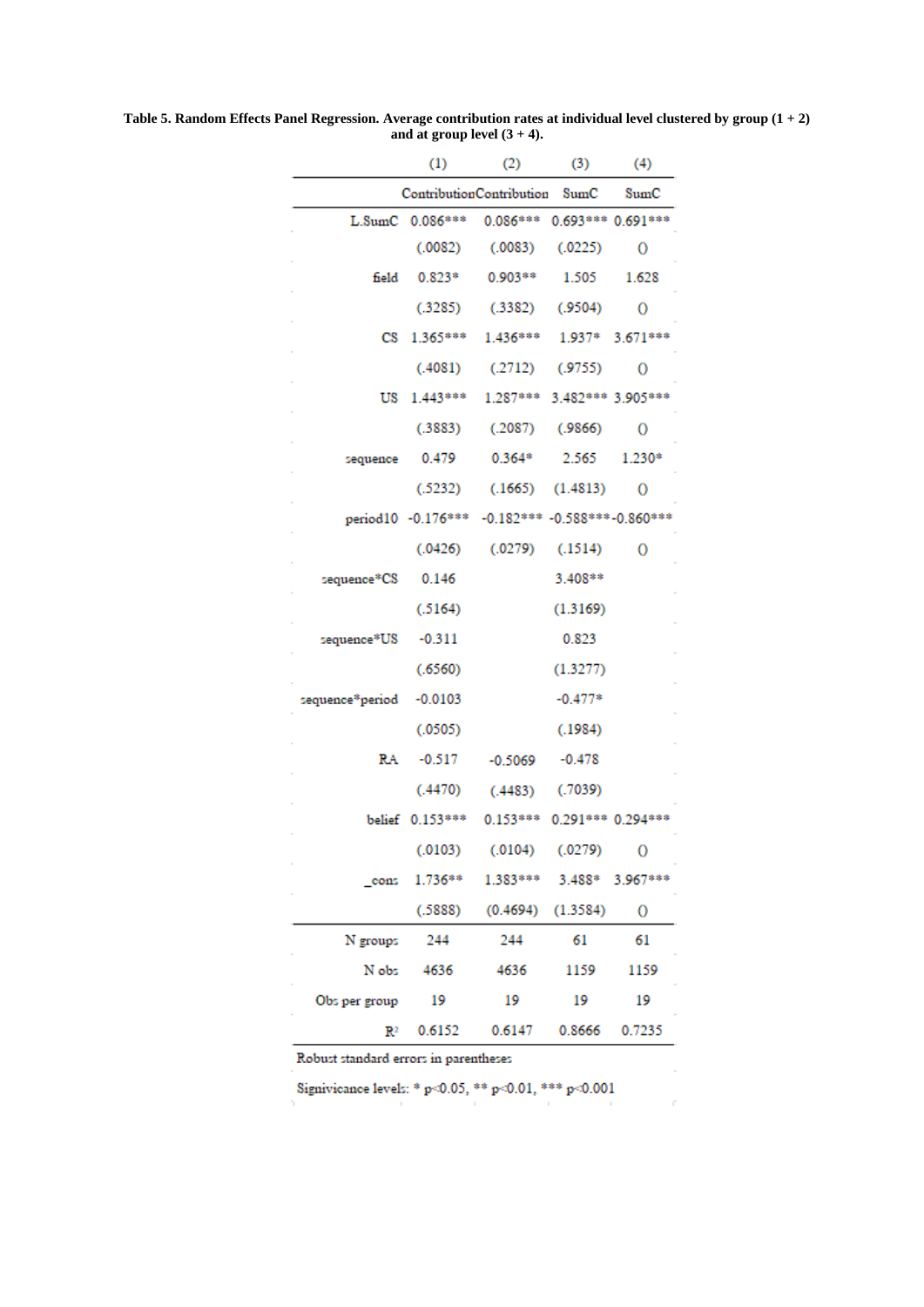For cases figuring in the first sequence, interaction terms as well as the sequence dummy take the value of zero, reducing the model to:

$$
for sequence = 0
$$
  
\n
$$
Contr_{it} = \alpha_0 + \alpha_1 SumC_{i,t-1} + \alpha_2 field_i
$$
  
\n
$$
+ \alpha_4 US_i
$$
  
\n
$$
+ \alpha_6 CS_i
$$
  
\n
$$
+ \alpha_8 per_{it}
$$
  
\n
$$
+ \alpha_{10} belief_{it} + \alpha_{11} RA_i + \gamma_i + \varepsilon_{it}
$$

For cases figuring in the second sequence, interaction terms as well as the sequence dummy take the value of one, which allows for collapsing the joint coefficients to:

#### *for sequence = 1*

$$
Contr_{it} = (\alpha_0 + \alpha_3) + \alpha_1 SumC_{i,t-1} + \alpha_2 field_i
$$
  
+ (\alpha\_4 + \alpha\_5)US\_i  
+ (\alpha\_6 + \alpha\_7)CS\_i  
+ (\alpha\_8 + \alpha\_9)peri\_t  
+ \alpha\_{10} belief\_{it} + \alpha\_{11} RA\_i + \gamma\_i + \varepsilon\_{it}

In order to identify the effect of *sequence=1* on variables figuring in the interaction term *seq\*,* combined coefficients are estimated for model 1 and 3 using Stata's *lincom* command. Combined coefficients for the attest quite strong order effects with higher average contributions for treatments in the second sequence and stronger decline in contributions over time as compared to the first sequence.

|     | Model combined estimator coefficient |               | se    |
|-----|--------------------------------------|---------------|-------|
| (1) | $US + seqUS$                         | 1.133***      | .3905 |
|     | $CS + \text{seq}CS$                  | 1.511*** 3344 |       |
|     | period10 + seqPer -.186***           |               | .0332 |
|     |                                      |               |       |
| (3) | $US + \mathrm{seq}US$                | 4.306*** 9294 |       |
|     | $CS + \text{seq}CS$                  | 5.345*** 9613 |       |
|     | $period10 + seqPer -1.065***$        |               | .1289 |

**Table 6. Combined coefficients for sequence = 1 (Model 1 + 3).**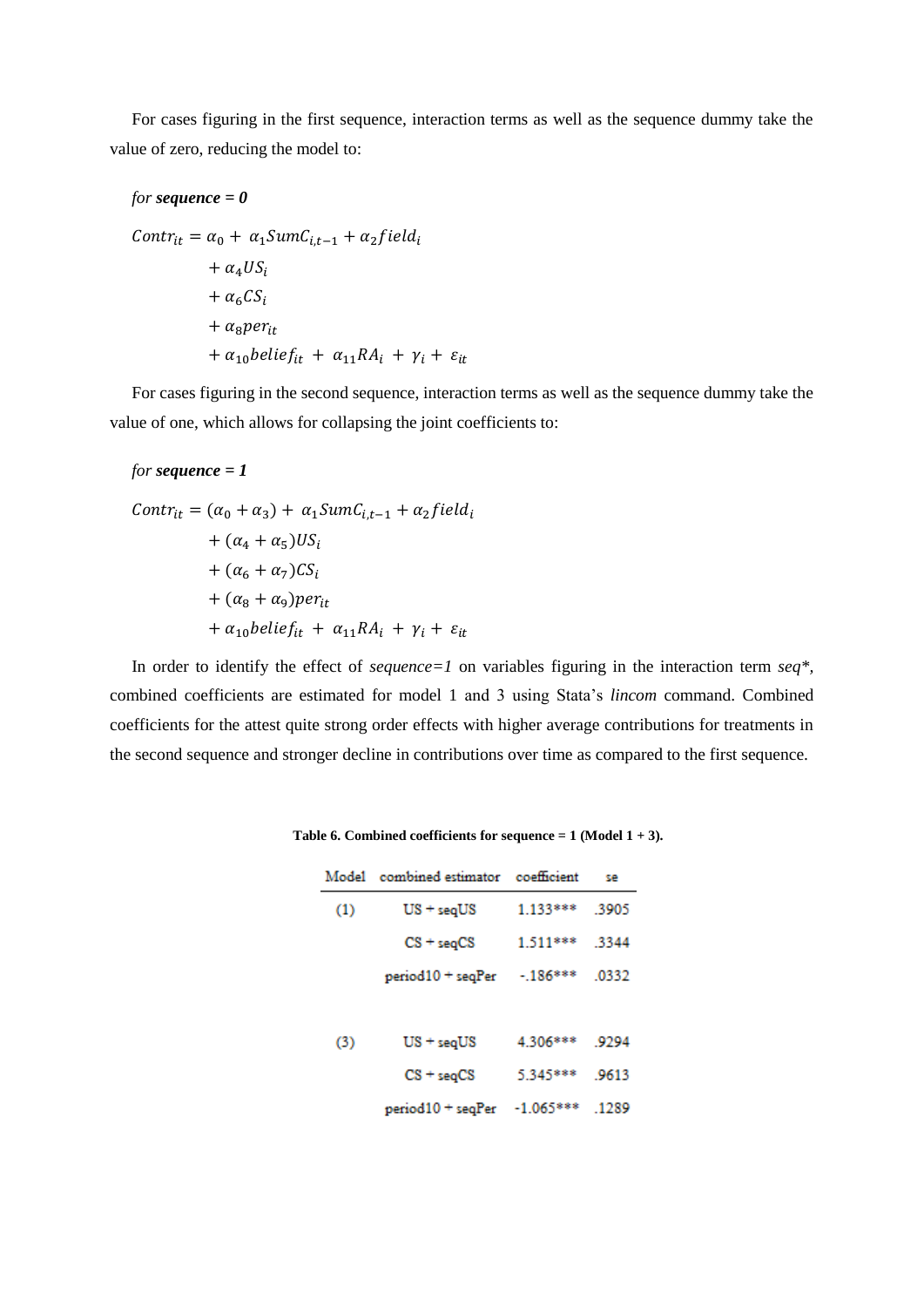#### *Limitations and further research*

One control sequence was run in the field (NS-CS), where no subsidy at all elicits yet almost full cooperation rates (around 90%). It is, however, to be noted that the field control relies on data from one group only (n=4), and that this group showed to be extremely cooperative. More data is to be collected to augment validity and meaning inferred from the field, in particular for the control group.

Alsacian farmers contribute more than do students in the lab. However, with the current experimental setup (i.e. in absence of controlling for environmental preferences) it is difficult to say what their underlying motivation is. In particular, we would be interested in disentangling between two motives:

- 1. Empathy: Farmers of the same region seem to identify closer with the economic situation of their group members.
- 2. Environmental: Farmers have stronger relation with nature and thus are more sensitive to the environmental impact of their choices.

Perhaps, the behavior is due to a combination of both "empathy" and "environmental" motives. Nevertheless, a better understanding of the underlying preferences for contributions to a threshold public good that generates positive environmental externalities would be helpful for designing real world interventions. It is clearly noteworthy for the interpretation of our results and the related discussion on generalizability that environmental externalities, in the experimental setting, are represented in form of monetary stakes. Natural field experiments on conditional subsidy schemes would be useful to investigate behavior facing real environmental stakes.

So far, two variations were implemented when moving from lab to field: the artefactual sample and the MAE context. Similar to Stoop et al. a further experiment that provides a decontextualized setting to the artefactual sample would be necessary in order to control for sample and context effects.

#### **CONCLUSION**

In the lab, a positive impact of subsidy schemes on facilitating cooperation has been attested. Moreover, the conditional subsidy scheme seems to incentivize higher contribution rates, at least in the second sequence, than do the US and NS treatments.

In the field, we observe contributions that are consistently higher than those of the analogue lab treatment groups and consistently above threshold limit, yielding support for hypothesis 1. The field results also seem to point in favor of the collectively conditional subsidy scheme, yielding support for hypothesis 2. Farmers of the same region are likely to identify closer with the economic situation of their group members and with the environmental impact of their choices.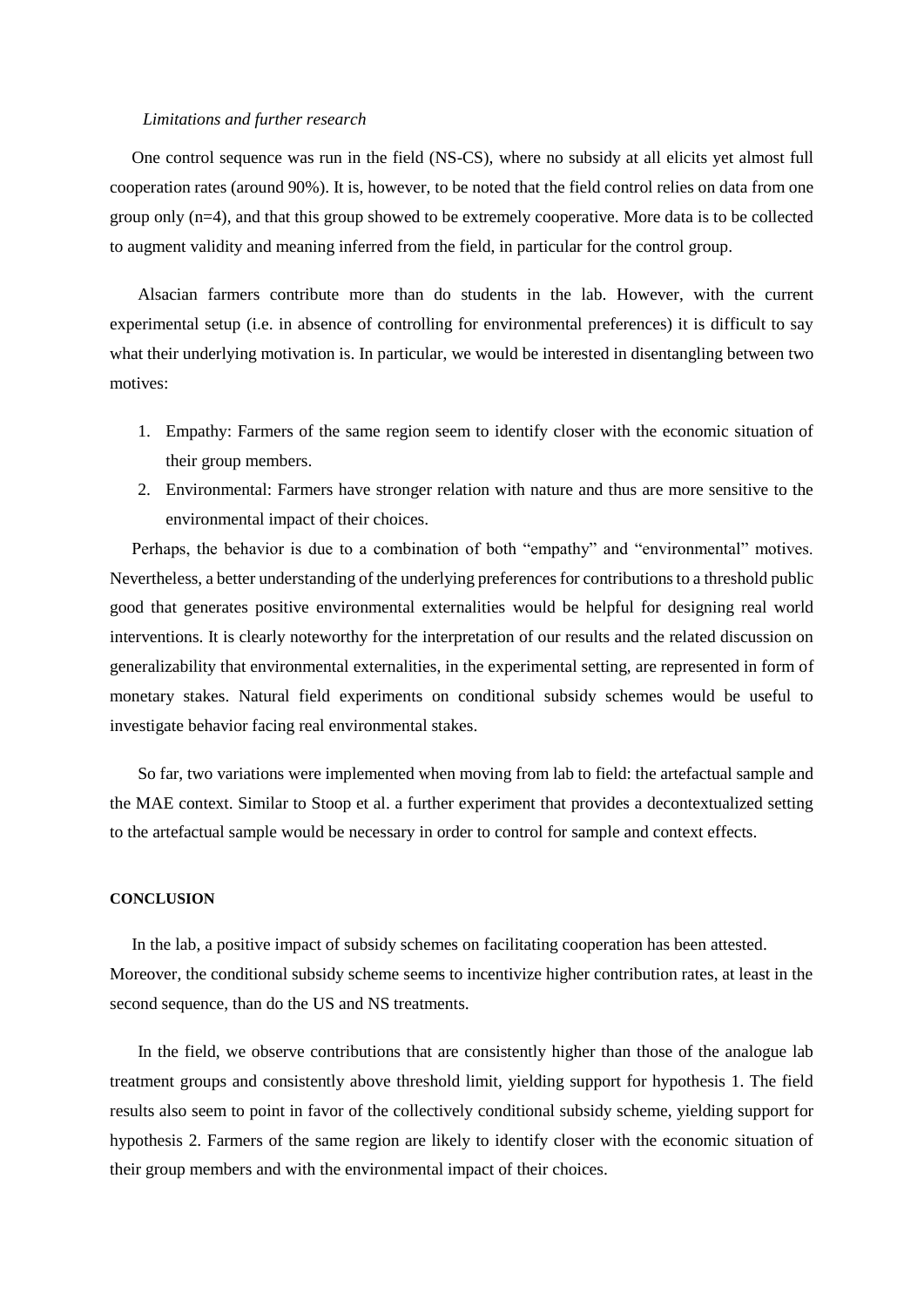More field data is needed to draw better inferences (Camerer, 2011; Levitt & List, 2007) upon (1) the role of subsidy mechanisms in facilitating cooperation in an environmentally motivated context and (2) farmers' preferences in order to verify and disentangle prosocial and environmental motives. Moreover, the analysis is to be augmented with natural field data on the artefactual participants stemming from a regional AES implementation.

#### **REFERENCES**

- Benz, M., & Meier, S. (2008). Do people behave in experiments as in the field?—evidence from donations. Experimental economics, 11(3), 268-281.
- Biel, A., & Thøgersen, J. (2007). Activation of social norms in social dilemmas: A review of the evidence and reflections on the implications for environmental behaviour. Journal of economic psychology, 28(1), 93-112.
- Camerer, C. (2011). The promise and success of lab-field generalizability in experimental economics: A critical reply to Levitt and List.
- Croson, R. T., & Marks, M. B. (2000). Step returns in threshold public goods: A meta-and experimental analysis. Experimental Economics, 2(3), 239-259.
- Dupraz, P., Latouche, K., & Turpin, N. (2007). Programmes agri-environnementaux en presence d'effets de seuil. Cahiers d'Economie et de Sociologie Rurales, 82, 5-32.
- Engel, C., & Rand, D. G. (2014). What does "clean" really mean? The implicit framing of decontextualized experiments. Economics Letters, 122(3), 386-389.
- Fischbacher, U., & Gächter, S. (2010). Social preferences, beliefs, and the dynamics of free riding in public goods experiments. American economic review, 100(1), 541-56.
- Harrison, G. W., & List, J. A. (2004). Field experiments. Journal of Economic literature, 42(4), 1009- 1055.
- Holt, C. A., & Laury, S. K. (2002). Risk aversion and incentive effects. American economic review, 92(5), 1644-1655.
- Isaac, R. M., Schmidtz, D., & Walker, J. M. (1989). The assurance problem in a laboratory market. Public choice, 62(3), 217-236.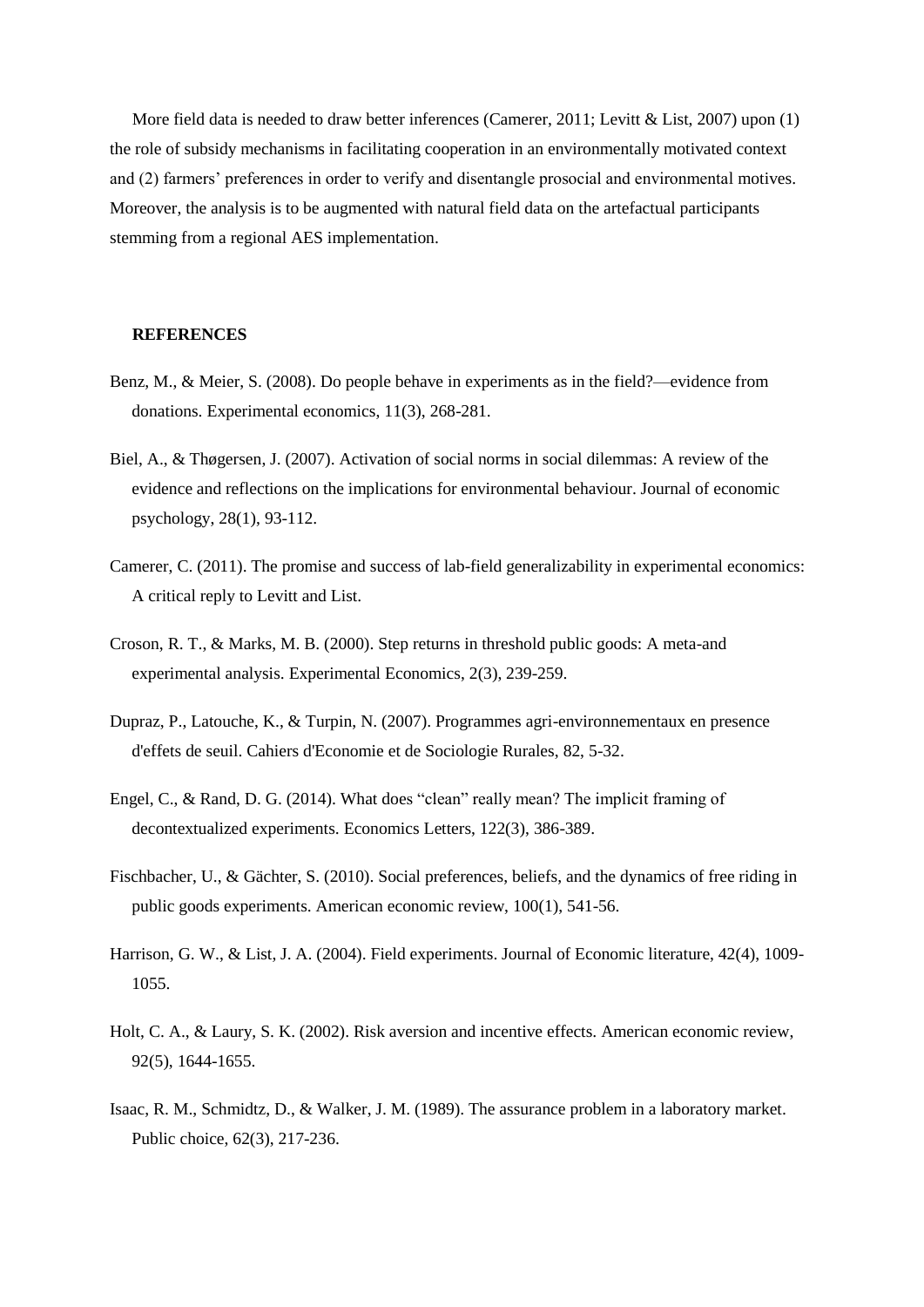- Le Coent, P., Préget, R., & Thoyer, S. (2014). Why pay for nothing? An experiment on a conditional subsidy scheme in a threshold public good game. Economics Bulletin, 34(3), 1976-1989.
- Levitt, S. D., & List, J. A. (2007). On the generalizability of lab behaviour to the field. Canadian Journal of Economics/Revue canadienne d'économie, 40(2), 347-370.
- List, J. A. (2006). Field experiments: a bridge between lab and naturally occurring data. The BE Journal of Economic Analysis & Policy, 5(2).
- Schut, M., Klerkx, L., Rodenburg, J., Kayeke, J., Hinnou, L. C., Raboanarielina, C. M. & Bastiaans, L. (2015). RAAIS: Rapid Appraisal of Agricultural Innovation Systems (Part I). A diagnostic tool for integrated analysis of complex problems and innovation capacity. Agricultural Systems, 132, 1-11.
- Stoop, J., Noussair, C. N., & Van Soest, D. (2012). From the lab to the field: Cooperation among fishermen. Journal of Political Economy, 120(6), 1027-1056.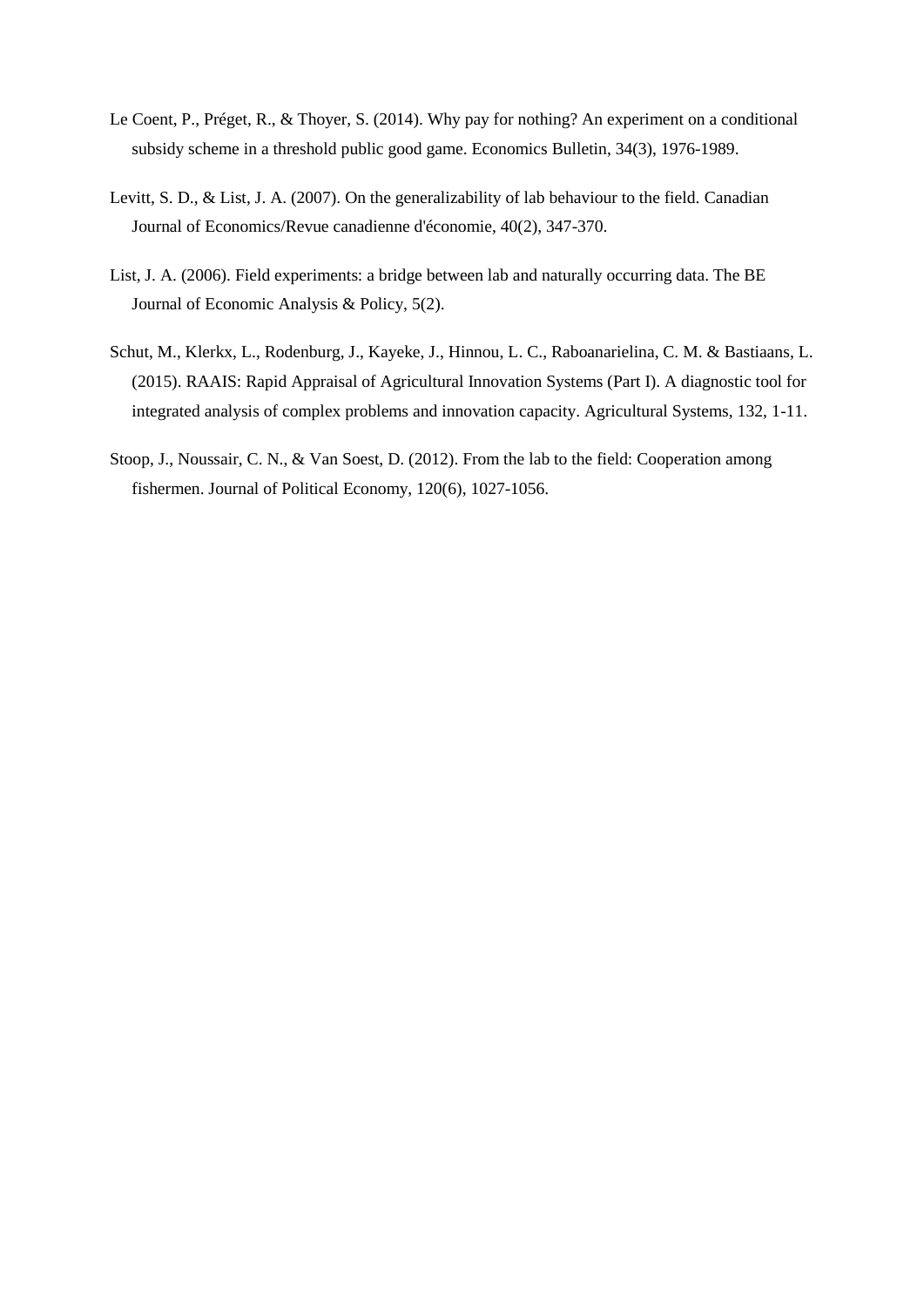## **Cahiers de Recherche**

- CR n°2015 01 : Sarr H., Bchir, M.A., Cochard F., Rozan A. « Nonpoint source pollution: An experimental investigation of the Average Pigouvian Tax »
- CR n°2015 02 : Kevin Caillaud « La sécurisation de l'eau potable : un programme national, des traductions territoriales »
- CR n°2020 03 : LeCoent P., Limbach K., Préget R. Rozan A., Thoyer S. "Collective conditionality in decontextualized lab and framed field experiments: on the generalizability of incentive mechanisms across contexts."

**Contact collection Cahiers de Recherche : Mohamed Ali BCHIR**

**Mail : mbchir@engees.unistra.fr**